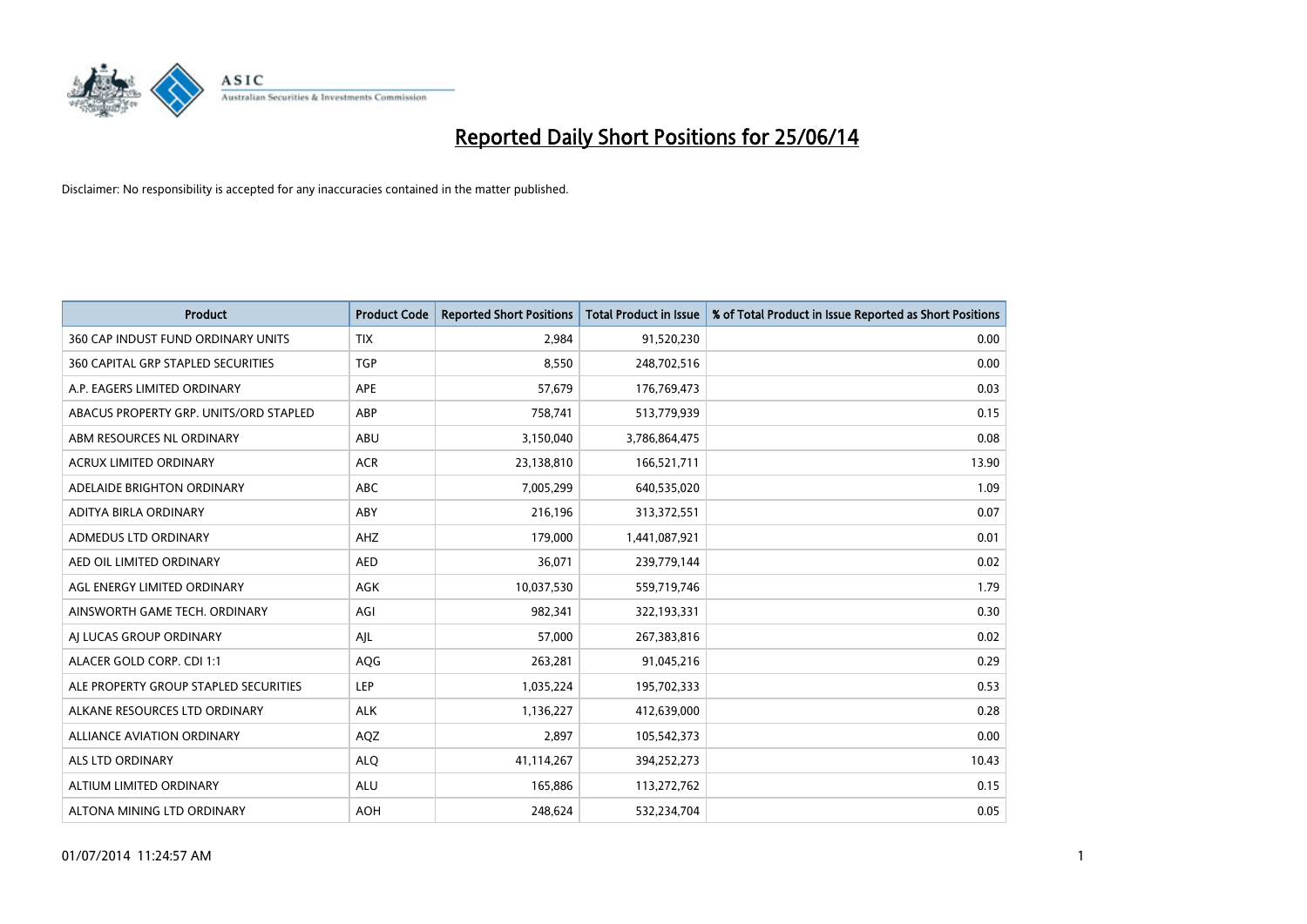

| <b>Product</b>                          | <b>Product Code</b> | <b>Reported Short Positions</b> | <b>Total Product in Issue</b> | % of Total Product in Issue Reported as Short Positions |
|-----------------------------------------|---------------------|---------------------------------|-------------------------------|---------------------------------------------------------|
| ALUMINA LIMITED ORDINARY                | <b>AWC</b>          | 86,232,677                      | 2,806,225,615                 | 3.07                                                    |
| AMALGAMATED HOLDINGS ORDINARY           | AHD                 | 4,104                           | 157,859,301                   | 0.00                                                    |
| AMCOM TELECOMM. ORDINARY                | <b>AMM</b>          | 2,107,097                       | 264,835,089                   | 0.80                                                    |
| AMCOR LIMITED ORDINARY                  | AMC                 | 6,233,822                       | 1,206,684,923                 | 0.52                                                    |
| AMP CAPITAL CHINA ORDINARY UNITS        | AGF                 | 10,984,000                      | 374,593,484                   | 2.93                                                    |
| AMP LIMITED ORDINARY                    | AMP                 | 33,859,195                      | 2,957,737,964                 | 1.14                                                    |
| ANSELL LIMITED ORDINARY                 | <b>ANN</b>          | 6,086,753                       | 152,937,881                   | 3.98                                                    |
| ANTARES ENERGY LTD ORDINARY             | AZZ                 | 439,405                         | 255,000,000                   | 0.17                                                    |
| ANZ BANKING GRP LTD ORDINARY            | ANZ                 | 10,296,606                      | 2,744,135,231                 | 0.38                                                    |
| APA GROUP STAPLED SECURITIES            | <b>APA</b>          | 13,089,275                      | 835,750,807                   | 1.57                                                    |
| APN NEWS & MEDIA ORDINARY               | <b>APN</b>          | 3,200,765                       | 1,029,041,356                 | 0.31                                                    |
| AQUARIUS PLATINUM. ORDINARY             | <b>AOP</b>          | 5,861,767                       | 1,464,310,359                 | 0.40                                                    |
| AQUILA RESOURCES ORDINARY               | <b>AQA</b>          | 1,450,988                       | 411,804,442                   | 0.35                                                    |
| ARAFURA RESOURCE LTD ORDINARY           | <b>ARU</b>          | 2                               | 441,270,644                   | 0.00                                                    |
| ARB CORPORATION ORDINARY                | ARP                 | 1,993,645                       | 72,493,302                    | 2.75                                                    |
| ARDENT LEISURE GROUP STAPLED SECURITIES | AAD                 | 4,719,567                       | 405,055,708                   | 1.17                                                    |
| ARENA REIT. ORDINARY UNITS              | <b>ARF</b>          | 57                              | 211,495,653                   | 0.00                                                    |
| ARISTOCRAT LEISURE ORDINARY             | <b>ALL</b>          | 4,534,293                       | 551,418,047                   | 0.82                                                    |
| ARRIUM LTD ORDINARY                     | ARI                 | 24,019,121                      | 1,366,183,142                 | 1.76                                                    |
| ASCIANO LIMITED ORDINARY                | <b>AIO</b>          | 12,350,029                      | 975,385,664                   | 1.27                                                    |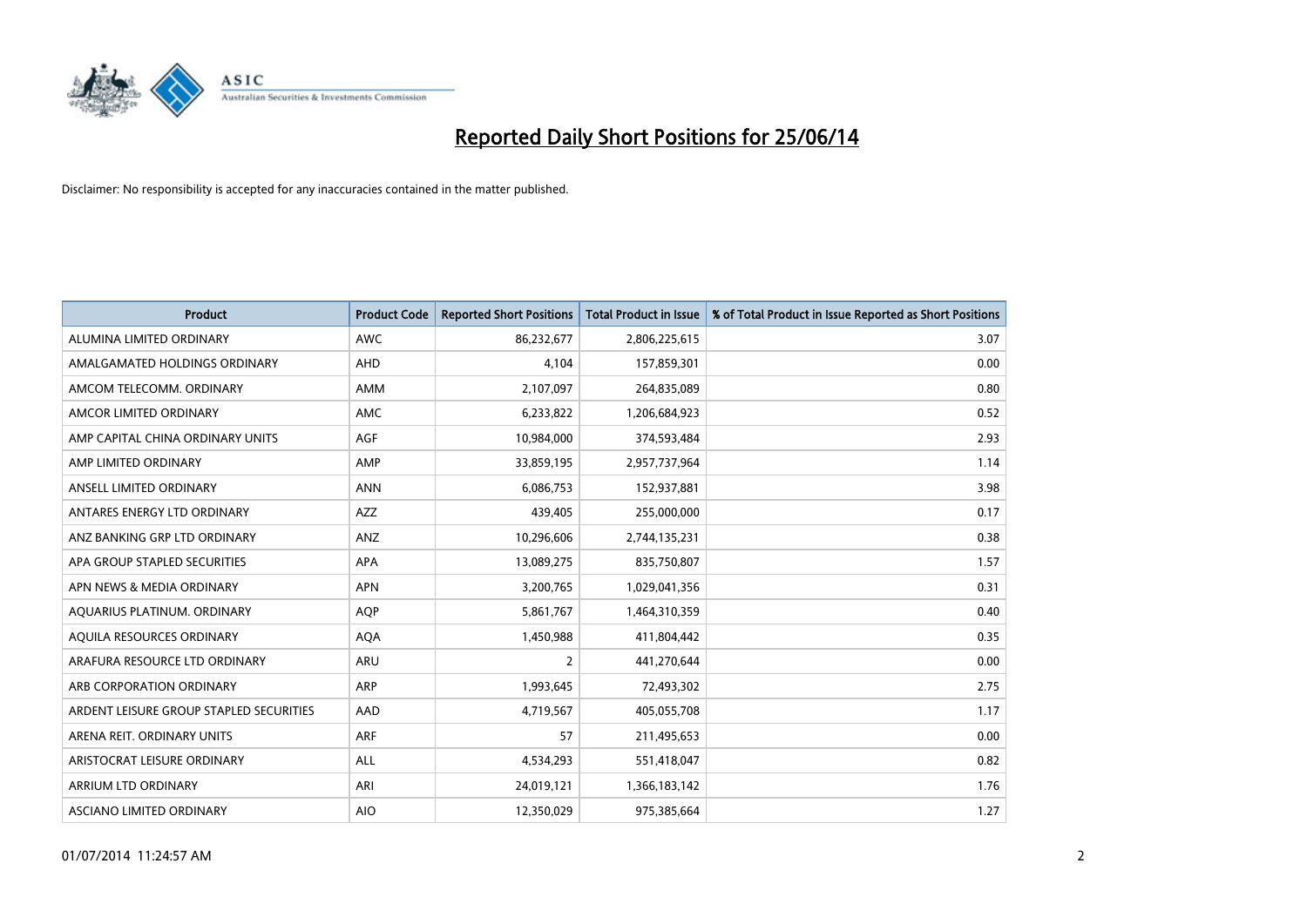

| <b>Product</b>                            | <b>Product Code</b> | <b>Reported Short Positions</b> | <b>Total Product in Issue</b> | % of Total Product in Issue Reported as Short Positions |
|-------------------------------------------|---------------------|---------------------------------|-------------------------------|---------------------------------------------------------|
| ASG GROUP LIMITED ORDINARY                | <b>ASZ</b>          | 568,838                         | 206,720,839                   | 0.28                                                    |
| ASPEN GROUP ORD/UNITS STAPLED             | APZ                 | 20,918                          | 119,948,774                   | 0.02                                                    |
| ASTRO JAP PROP GROUP STAPLED US PROHIBIT. | AJA                 | 19,238                          | 67,211,752                    | 0.03                                                    |
| ASX LIMITED ORDINARY                      | ASX                 | 4,727,996                       | 193,595,162                   | 2.44                                                    |
| ATLAS IRON LIMITED ORDINARY               | <b>AGO</b>          | 89,125,498                      | 915,496,158                   | 9.74                                                    |
| ATRUM COAL NL ORDINARY                    | <b>ATU</b>          | 355,576                         | 76,305,842                    | 0.47                                                    |
| AURIZON HOLDINGS LTD ORDINARY             | AZJ                 | 14,811,447                      | 2,137,284,503                 | 0.69                                                    |
| AURORA OIL & GAS ORDINARY                 | <b>AUT</b>          | 15,477                          | 448,785,778                   | 0.00                                                    |
| AUSDRILL LIMITED ORDINARY                 | <b>ASL</b>          | 26,254,824                      | 312,277,224                   | 8.41                                                    |
| AUSENCO LIMITED ORDINARY                  | AAX                 | 3,750,796                       | 168,449,799                   | 2.23                                                    |
| AUSTAL LIMITED ORDINARY                   | ASB                 | 134,091                         | 346,379,377                   | 0.04                                                    |
| AUSTBROKERS HOLDINGS ORDINARY             | <b>AUB</b>          | 78,116                          | 59,955,596                    | 0.13                                                    |
| AUSTIN ENGINEERING ORDINARY               | ANG                 | 1,358,973                       | 84,274,004                    | 1.61                                                    |
| AUSTRALAND PROPERTY STAPLED SECURITY      | <b>ALZ</b>          | 542,392                         | 578,984,528                   | 0.09                                                    |
| AUSTRALIAN AGRICULT, ORDINARY             | <b>AAC</b>          | 3,537,048                       | 532,474,721                   | 0.66                                                    |
| AUSTRALIAN FOUNDAT. ORDINARY              | AFI                 | 100                             | 1,049,055,166                 | 0.00                                                    |
| AUSTRALIAN INFR LTD ORDINARY              | <b>AIX</b>          | 14,364                          | 620,733,944                   | 0.00                                                    |
| AUSTRALIAN PHARM, ORDINARY                | API                 | 10,742,683                      | 488,115,883                   | 2.20                                                    |
| AUTOMOTIVE HOLDINGS ORDINARY              | AHE                 | 397,293                         | 306,437,941                   | 0.13                                                    |
| AVEO GROUP STAPLED SECURITIES             | AOG                 | 10,582,793                      | 500,111,460                   | 2.12                                                    |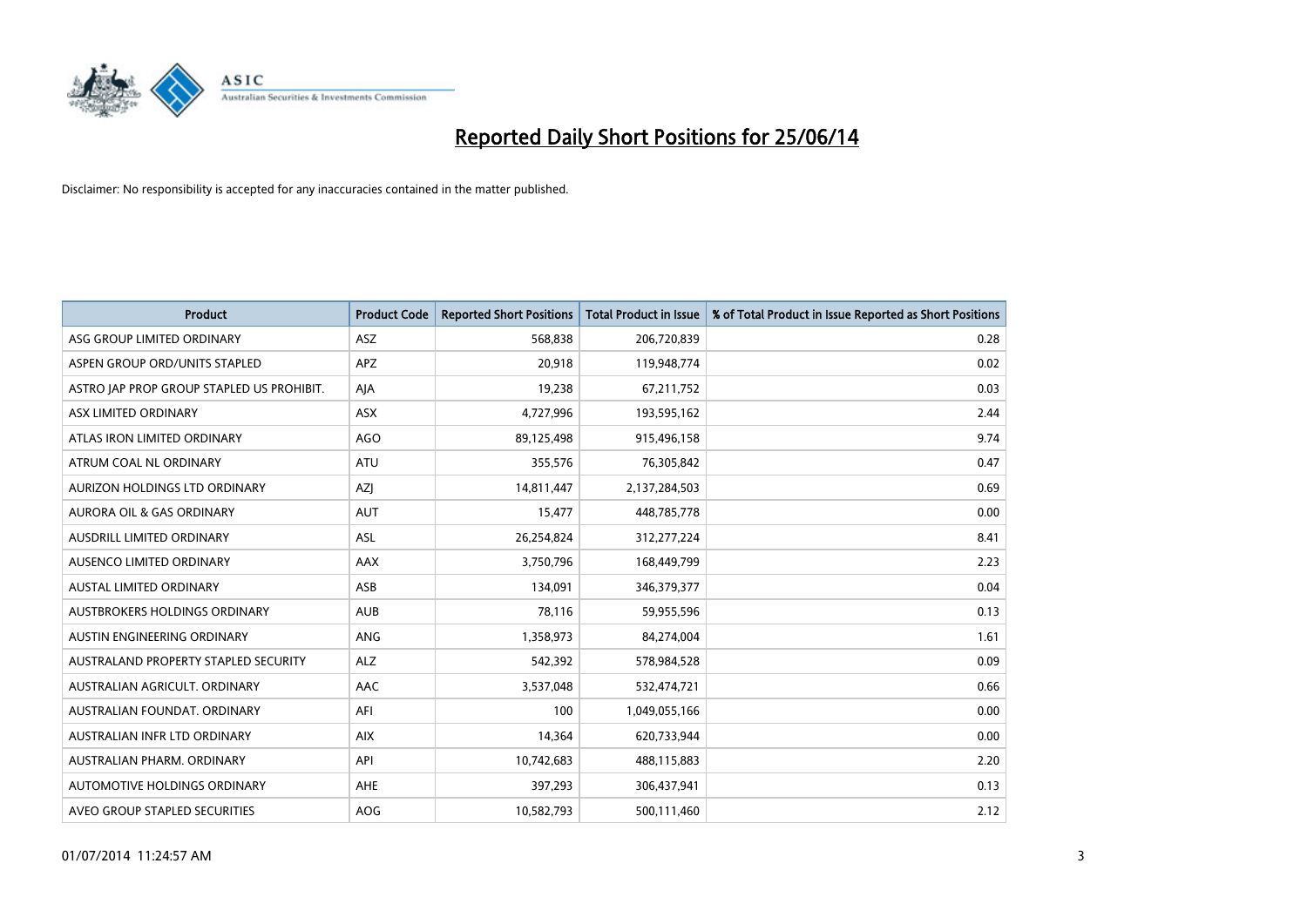

| <b>Product</b>                       | <b>Product Code</b> | <b>Reported Short Positions</b> | <b>Total Product in Issue</b> | % of Total Product in Issue Reported as Short Positions |
|--------------------------------------|---------------------|---------------------------------|-------------------------------|---------------------------------------------------------|
| AWE LIMITED ORDINARY                 | <b>AWE</b>          | 1,854,824                       | 522,696,385                   | 0.35                                                    |
| AZONTO PET LTD ORDINARY              | APY                 | 1                               | 1,158,625,100                 | 0.00                                                    |
| AZUMAH RESOURCES ORDINARY            | AZM                 | $\mathbf{1}$                    | 356,189,096                   | 0.00                                                    |
| BANDANNA ENERGY ORDINARY             | <b>BND</b>          | 23,973,813                      | 528,481,199                   | 4.54                                                    |
| BANK OF QUEENSLAND. ORDINARY         | <b>BOQ</b>          | 1,950,112                       | 362,516,534                   | 0.54                                                    |
| <b>BANNERMAN RESOURCES ORDINARY</b>  | <b>BMN</b>          | 199,998                         | 324,938,790                   | 0.06                                                    |
| <b>BASE RES LIMITED ORDINARY</b>     | <b>BSE</b>          | 5,517,119                       | 561,840,029                   | 0.98                                                    |
| <b>BATHURST RES LTD. ORDINARY</b>    | <b>BRL</b>          | 1,560,990                       | 944,931,961                   | 0.17                                                    |
| BC IRON LIMITED ORDINARY             | <b>BCI</b>          | 3,546,773                       | 124,028,630                   | 2.86                                                    |
| BEACH ENERGY LIMITED ORDINARY        | <b>BPT</b>          | 18,713,701                      | 1,291,666,518                 | 1.45                                                    |
| BEADELL RESOURCE LTD ORDINARY        | <b>BDR</b>          | 21,426,518                      | 792,707,280                   | 2.70                                                    |
| BEGA CHEESE LTD ORDINARY             | <b>BGA</b>          | 674,754                         | 152,245,802                   | 0.44                                                    |
| BENDIGO AND ADELAIDE ORDINARY        | <b>BEN</b>          | 11,901,174                      | 447,698,043                   | 2.66                                                    |
| BENITEC BIOPHARMA ORDINARY           | <b>BLT</b>          | 3,367                           | 114,898,793                   | 0.00                                                    |
| BENTHAM IMF LTD ORDINARY             | <b>IMF</b>          | 4,196,499                       | 165,370,269                   | 2.54                                                    |
| BERKELEY RESOURCES ORDINARY          | <b>BKY</b>          | 230,657                         | 180,361,323                   | 0.13                                                    |
| BETASHARES ASX RES ETF UNITS         | <b>ORE</b>          | 517,432                         | 2,922,150                     | 17.71                                                   |
| <b>BHP BILLITON LIMITED ORDINARY</b> | <b>BHP</b>          | 7,985,609                       | 3,211,691,105                 | 0.25                                                    |
| <b>BIGAIR GROUP LIMITED ORDINARY</b> | <b>BGL</b>          | 45,160                          | 172,872,340                   | 0.03                                                    |
| <b>BILLABONG ORDINARY</b>            | <b>BBG</b>          | 14,852,378                      | 990,370,034                   | 1.50                                                    |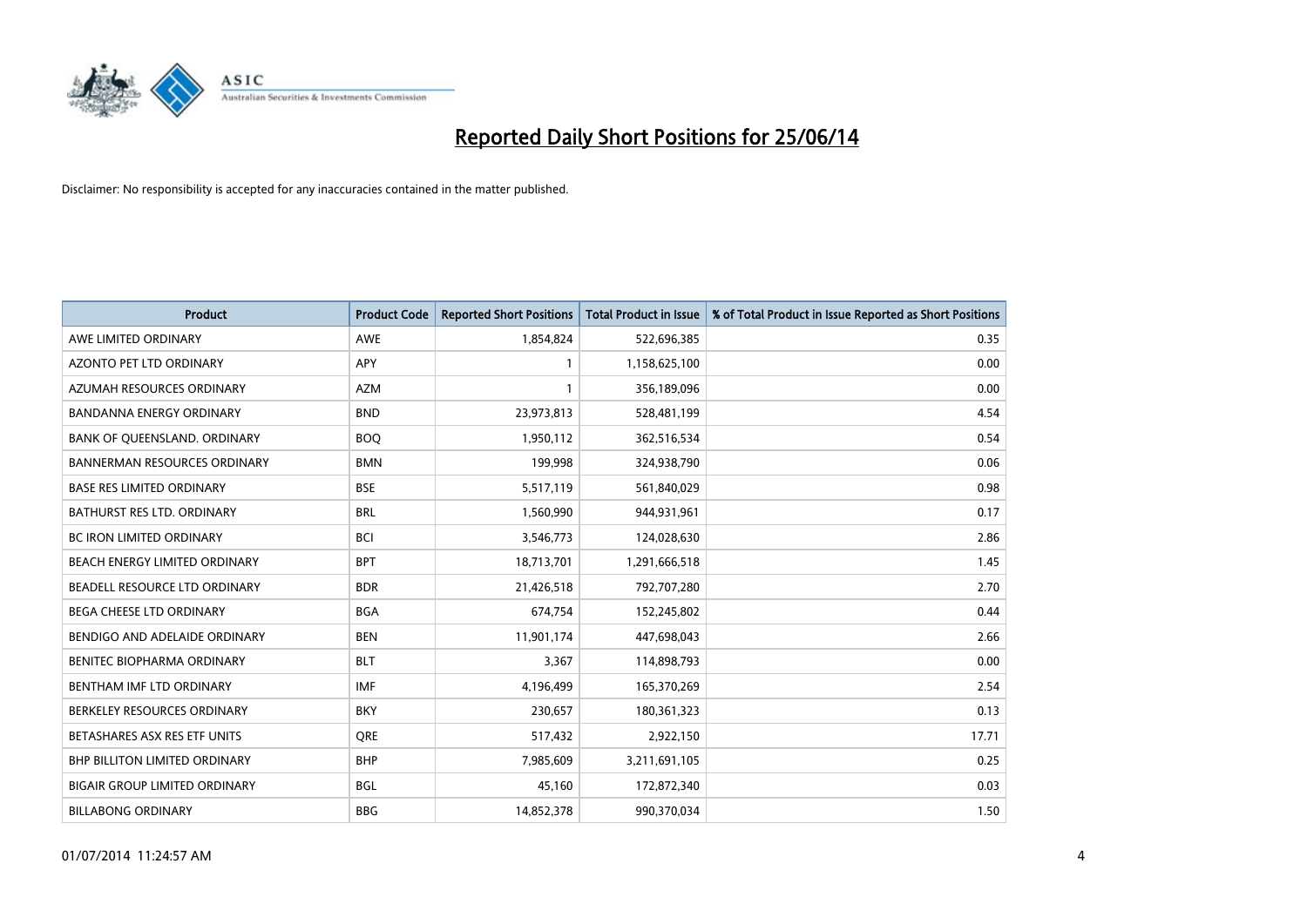

| <b>Product</b>                                | <b>Product Code</b> | <b>Reported Short Positions</b> | <b>Total Product in Issue</b> | % of Total Product in Issue Reported as Short Positions |
|-----------------------------------------------|---------------------|---------------------------------|-------------------------------|---------------------------------------------------------|
| <b>BIONOMICS LIMITED ORDINARY</b>             | <b>BNO</b>          | 90,472                          | 417,342,567                   | 0.02                                                    |
| <b>BLACKMORES LIMITED ORDINARY</b>            | BKL                 | 9,416                           | 17,113,392                    | 0.06                                                    |
| <b>BLACKTHORN RESOURCES ORD US PROHIBITED</b> | <b>BTR</b>          | 223,726                         | 164,285,950                   | 0.14                                                    |
| BLUESCOPE STEEL LTD ORDINARY                  | <b>BSL</b>          | 1,160,607                       | 558,848,896                   | 0.21                                                    |
| <b>BOART LONGYEAR ORDINARY</b>                | <b>BLY</b>          | 41,401,309                      | 461, 163, 412                 | 8.98                                                    |
| BORA BORA RESOURCES ORDINARY                  | <b>BBR</b>          | 10,000                          | 27,970,000                    | 0.04                                                    |
| BORAL LIMITED, ORDINARY                       | <b>BLD</b>          | 17,364,360                      | 782,736,249                   | 2.22                                                    |
| <b>BRADKEN LIMITED ORDINARY</b>               | <b>BKN</b>          | 13,830,139                      | 171,027,249                   | 8.09                                                    |
| <b>BRAMBLES LIMITED ORDINARY</b>              | <b>BXB</b>          | 3,580,176                       | 1,562,945,947                 | 0.23                                                    |
| <b>BREVILLE GROUP LTD ORDINARY</b>            | <b>BRG</b>          | 3,378,542                       | 130,095,322                   | 2.60                                                    |
| <b>BRICKWORKS LIMITED ORDINARY</b>            | <b>BKW</b>          | 71,902                          | 148,038,996                   | 0.05                                                    |
| <b>BROCKMAN MINING LTD ORDINARY</b>           | <b>BCK</b>          | 415,031                         | 8,381,982,131                 | 0.00                                                    |
| BT INVESTMENT MNGMNT ORDINARY                 | <b>BTT</b>          | 93,918                          | 282,727,073                   | 0.03                                                    |
| <b>BURU ENERGY ORDINARY</b>                   | <b>BRU</b>          | 17,316,001                      | 298,505,530                   | 5.80                                                    |
| <b>BWP TRUST ORDINARY UNITS</b>               | <b>BWP</b>          | 8,751,285                       | 634,395,195                   | 1.38                                                    |
| <b>CABCHARGE AUSTRALIA ORDINARY</b>           | CAB                 | 10,449,075                      | 120,430,683                   | 8.68                                                    |
| CALIBRE GROUP LTD ORDINARY                    | <b>CGH</b>          | 2,293                           | 333,200,148                   | 0.00                                                    |
| CALTEX AUSTRALIA ORDINARY                     | <b>CTX</b>          | 2,229,556                       | 270,000,000                   | 0.83                                                    |
| CAPILANO HONEY LTD ORDINARY                   | CZZ                 | 7,323                           | 8,520,198                     | 0.09                                                    |
| CAPITOL HEALTH ORDINARY                       | CAI                 | 253,729                         | 431,180,115                   | 0.06                                                    |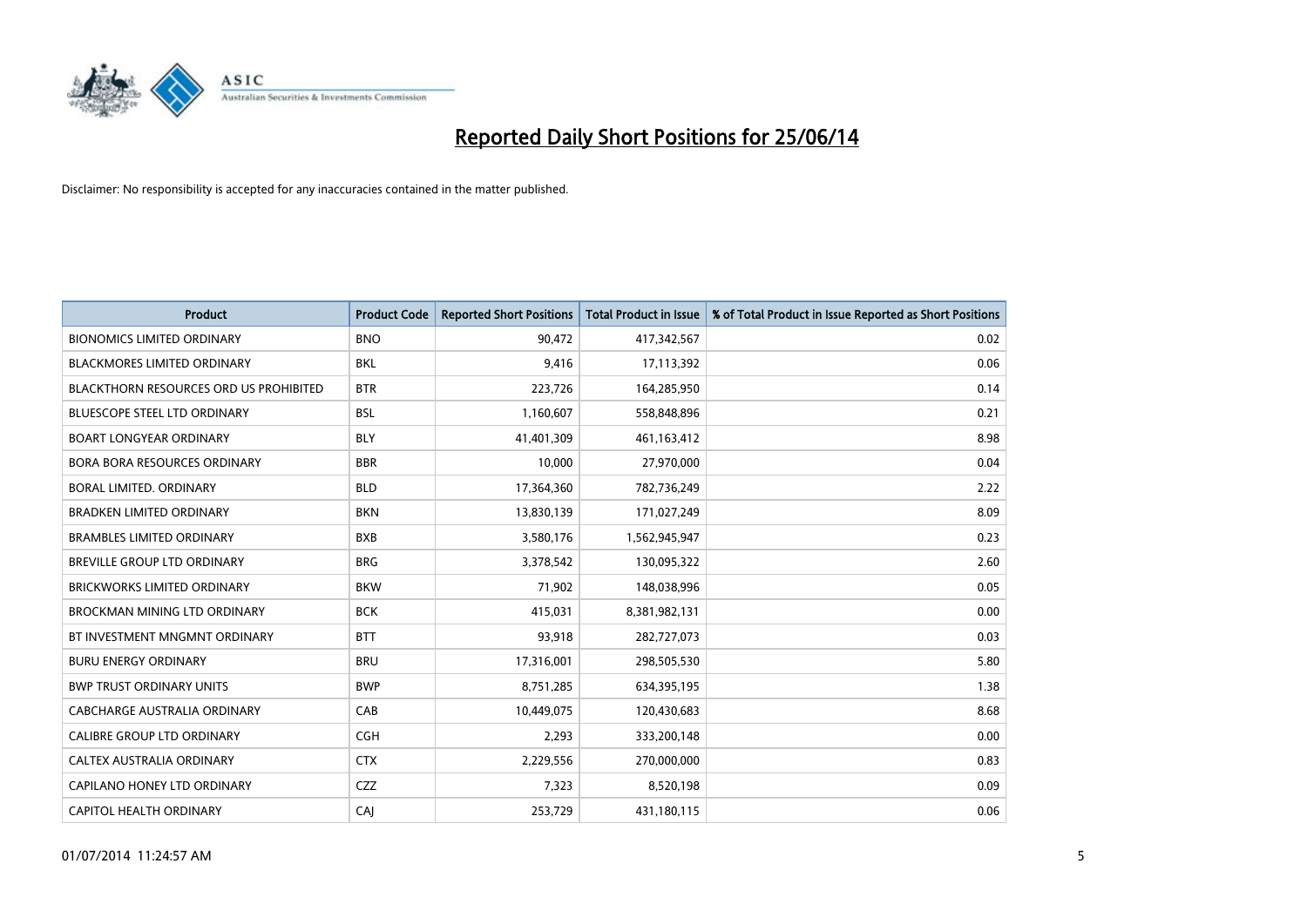

| <b>Product</b>                          | <b>Product Code</b> | <b>Reported Short Positions</b> | <b>Total Product in Issue</b> | % of Total Product in Issue Reported as Short Positions |
|-----------------------------------------|---------------------|---------------------------------|-------------------------------|---------------------------------------------------------|
| <b>CARDNO LIMITED ORDINARY</b>          | CDD                 | 7,500,862                       | 162,627,638                   | 4.61                                                    |
| <b>CARINDALE PROPERTY UNIT</b>          | <b>CDP</b>          | 1,986                           | 70,000,000                    | 0.00                                                    |
| CARNARVON PETROLEUM ORDINARY            | <b>CVN</b>          | 734                             | 987,176,977                   | 0.00                                                    |
| CARSALES.COM LTD ORDINARY               | <b>CRZ</b>          | 6,828,664                       | 237,828,965                   | 2.87                                                    |
| <b>CASH CONVERTERS ORDINARY</b>         | CCV                 | 10,267,681                      | 428,886,124                   | 2.39                                                    |
| CEDAR WOODS PROP. ORDINARY              | <b>CWP</b>          | 223,464                         | 78,336,371                    | 0.29                                                    |
| CENTRAL PETROLEUM ORDINARY              | <b>CTP</b>          | 1,304,876                       | 348,718,957                   | 0.37                                                    |
| CERAMIC FUEL CELLS ORDINARY             | <b>CFU</b>          | 4,058                           | 2,478,608,474                 | 0.00                                                    |
| CFS RETAIL TRUST GRP STAPLED SECURITIES | <b>CFX</b>          | 73,314,666                      | 3,018,050,810                 | 2.43                                                    |
| <b>CHALLENGER LIMITED ORDINARY</b>      | <b>CGF</b>          | 415,833                         | 530,862,585                   | 0.08                                                    |
| CHANDLER MACLEOD LTD ORDINARY           | <b>CMG</b>          | 83,787                          | 547,985,086                   | 0.02                                                    |
| CHARTER HALL GROUP STAPLED US PROHIBIT. | <b>CHC</b>          | 486,560                         | 347,925,558                   | 0.14                                                    |
| <b>CHARTER HALL RETAIL UNITS</b>        | <b>COR</b>          | 10,098,487                      | 369,040,750                   | 2.74                                                    |
| <b>CHORUS LIMITED ORDINARY</b>          | <b>CNU</b>          | 121,121                         | 396,369,767                   | 0.03                                                    |
| COAL OF AFRICA LTD ORDINARY             | <b>CZA</b>          | 426                             | 1,048,368,613                 | 0.00                                                    |
| COALSPUR MINES LTD ORDINARY             | <b>CPL</b>          | 3,114,081                       | 641,394,435                   | 0.49                                                    |
| COBAR CONSOLIDATED ORDINARY             | CCU                 | 100,000                         | 329,715,353                   | 0.03                                                    |
| COCA-COLA AMATIL ORDINARY               | <b>CCL</b>          | 7,994,428                       | 763,590,249                   | 1.05                                                    |
| <b>COCHLEAR LIMITED ORDINARY</b>        | <b>COH</b>          | 9,445,899                       | 57,062,020                    | 16.55                                                   |
| COCKATOO COAL ORDINARY                  | <b>COK</b>          | 167,987                         | 4,560,196,928                 | 0.00                                                    |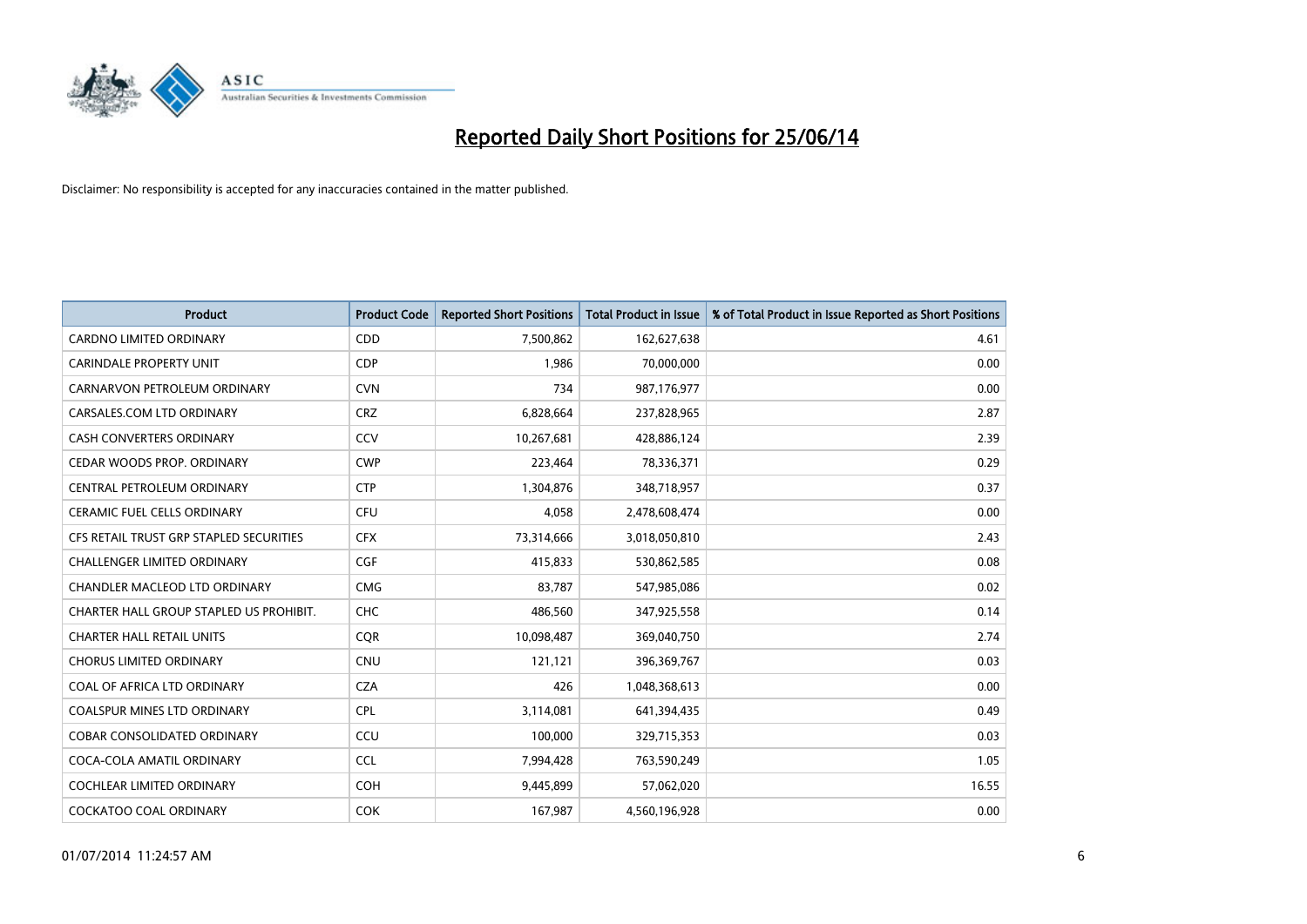

| <b>Product</b>                          | <b>Product Code</b> | <b>Reported Short Positions</b> | <b>Total Product in Issue</b> | % of Total Product in Issue Reported as Short Positions |
|-----------------------------------------|---------------------|---------------------------------|-------------------------------|---------------------------------------------------------|
| <b>CODAN LIMITED ORDINARY</b>           | <b>CDA</b>          | 725,897                         | 176,969,924                   | 0.41                                                    |
| COFFEY INTERNATIONAL ORDINARY           | <b>COF</b>          | 7,994                           | 255,833,165                   | 0.00                                                    |
| <b>COKAL LTD ORDINARY</b>               | <b>CKA</b>          | 6,820                           | 471,103,926                   | 0.00                                                    |
| <b>COLLECTION HOUSE ORDINARY</b>        | <b>CLH</b>          | 2,168,186                       | 129,717,785                   | 1.67                                                    |
| <b>COLLINS FOODS LTD ORDINARY</b>       | <b>CKF</b>          | 18,334                          | 93,000,003                    | 0.02                                                    |
| COMMONWEALTH BANK, ORDINARY             | <b>CBA</b>          | 9,526,835                       | 1,621,319,194                 | 0.59                                                    |
| <b>COMPASS RESOURCES ORDINARY</b>       | <b>CMR</b>          | 7,472                           | 1,403,744,100                 | 0.00                                                    |
| <b>COMPUTERSHARE LTD ORDINARY</b>       | <b>CPU</b>          | 12,277,824                      | 556,203,079                   | 2.21                                                    |
| <b>COOPER ENERGY LTD ORDINARY</b>       | <b>COE</b>          | 2,299                           | 329,235,509                   | 0.00                                                    |
| <b>COPPER STRIKE LTD ORDINARY</b>       | <b>CSE</b>          | 18,000                          | 106,844,810                   | 0.02                                                    |
| <b>CORP TRAVEL LIMITED ORDINARY</b>     | <b>CTD</b>          | 345,537                         | 89,890,762                    | 0.38                                                    |
| <b>COVER-MORE GRP LTD ORDINARY</b>      | <b>CVO</b>          | 5,368,218                       | 317,750,000                   | 1.69                                                    |
| <b>CREDIT CORP GROUP ORDINARY</b>       | CCP                 | 284,237                         | 46,131,882                    | 0.62                                                    |
| <b>CROMWELL PROP STAPLED SECURITIES</b> | <b>CMW</b>          | 16,309,693                      | 1,727,280,850                 | 0.94                                                    |
| <b>CROWE HORWATH AUS ORDINARY</b>       | <b>CRH</b>          | 559,271                         | 273,005,429                   | 0.20                                                    |
| <b>CROWN RESORTS LTD ORDINARY</b>       | <b>CWN</b>          | 5,074,523                       | 728,394,185                   | 0.70                                                    |
| <b>CSG LIMITED ORDINARY</b>             | <b>CSV</b>          | 250,278                         | 278,973,075                   | 0.09                                                    |
| <b>CSL LIMITED ORDINARY</b>             | <b>CSL</b>          | 756,033                         | 478,179,966                   | 0.16                                                    |
| <b>CSR LIMITED ORDINARY</b>             | <b>CSR</b>          | 14,346,462                      | 506,000,315                   | 2.84                                                    |
| <b>CUDECO LIMITED ORDINARY</b>          | CDU                 | 9,221,900                       | 234,583,408                   | 3.93                                                    |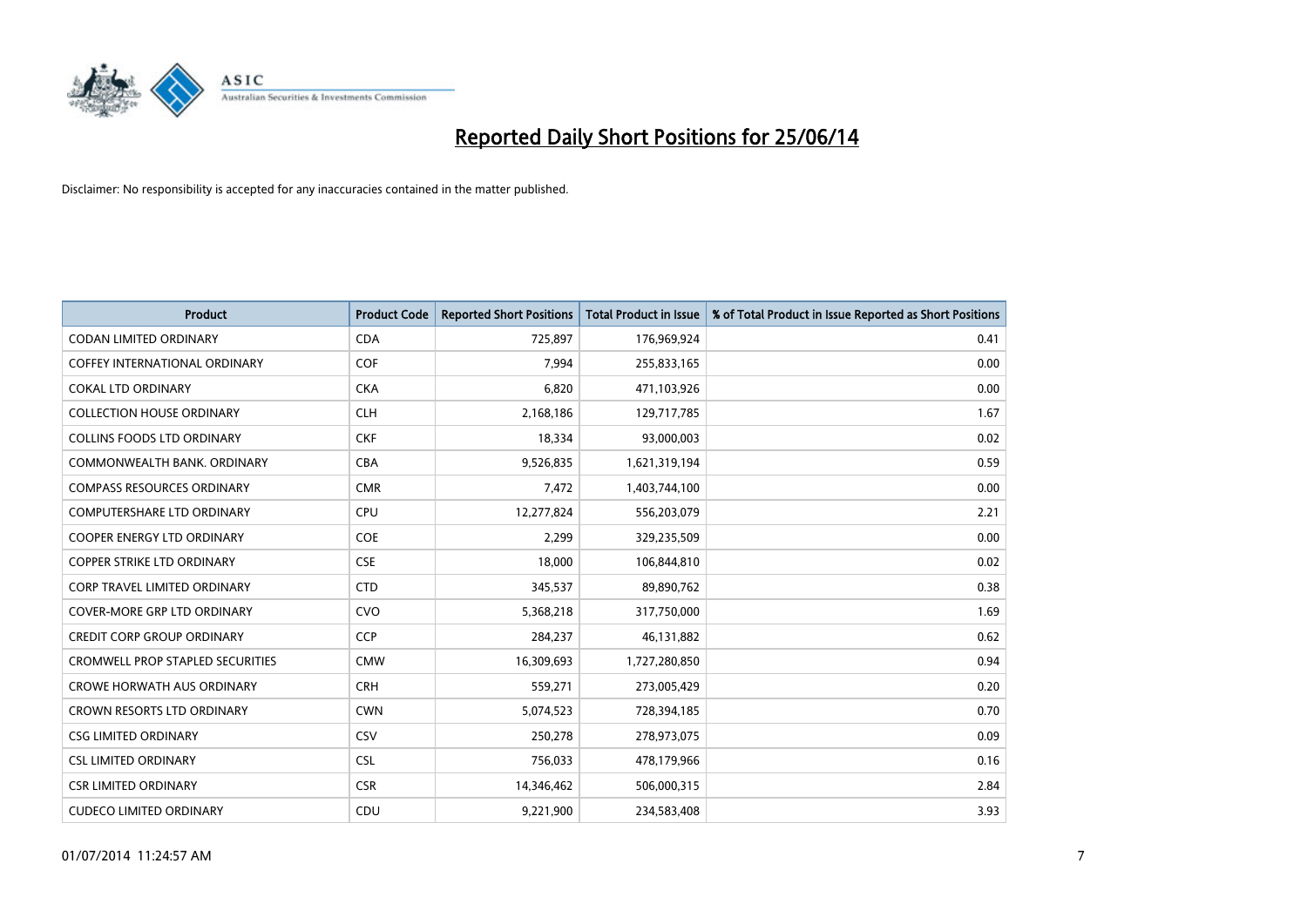

| <b>Product</b>                       | <b>Product Code</b> | <b>Reported Short Positions</b> | <b>Total Product in Issue</b> | % of Total Product in Issue Reported as Short Positions |
|--------------------------------------|---------------------|---------------------------------|-------------------------------|---------------------------------------------------------|
| DART ENERGY LTD ORDINARY             | <b>DTE</b>          | 691,208                         | 1,108,752,733                 | 0.06                                                    |
| DATA#3 LIMITED ORDINARY              | <b>DTL</b>          | 304,883                         | 153,974,950                   | 0.20                                                    |
| DAVID JONES LIMITED ORDINARY         | <b>DJS</b>          | 16,233,134                      | 537,137,845                   | 3.02                                                    |
| <b>DECMIL GROUP LIMITED ORDINARY</b> | <b>DCG</b>          | 1,380,400                       | 168,657,794                   | 0.82                                                    |
| DEEP YELLOW LIMITED ORDINARY         | <b>DYL</b>          | 840                             | 1,617,041,367                 | 0.00                                                    |
| DEXUS PROPERTY GROUP STAPLED UNITS   | <b>DXS</b>          | 12,125,369                      | 5,433,110,810                 | 0.22                                                    |
| DICK SMITH HLDGS ORDINARY            | <b>DSH</b>          | 17,394,256                      | 236,511,364                   | 7.35                                                    |
| DISCOVERY METALS LTD ORDINARY        | <b>DML</b>          | 1,310,235                       | 644,039,581                   | 0.20                                                    |
| DOMINO PIZZA ENTERPR ORDINARY        | <b>DMP</b>          | 2,276,710                       | 85,933,273                    | 2.65                                                    |
| DONACO INTERNATIONAL ORDINARY        | <b>DNA</b>          | 2,059,793                       | 460,282,631                   | 0.45                                                    |
| DORAY MINERALS LTD ORDINARY          | <b>DRM</b>          | 49,484                          | 163,401,768                   | 0.03                                                    |
| DOWNER EDI LIMITED ORDINARY          | <b>DOW</b>          | 19,410,778                      | 435,399,975                   | 4.46                                                    |
| DRAGON MINING LTD ORDINARY           | <b>DRA</b>          | 147                             | 88,840,613                    | 0.00                                                    |
| DRILLSEARCH ENERGY ORDINARY          | <b>DLS</b>          | 19,510,646                      | 445,245,370                   | 4.38                                                    |
| DUET GROUP STAPLED US PROHIBIT.      | <b>DUE</b>          | 6,171,964                       | 1,317,809,323                 | 0.47                                                    |
| DULUXGROUP LIMITED ORDINARY          | <b>DLX</b>          | 1,367,296                       | 383,503,942                   | 0.36                                                    |
| <b>DWS LTD ORDINARY</b>              | <b>DWS</b>          | 146,448                         | 132,362,763                   | 0.11                                                    |
| ECHO ENTERTAINMENT ORDINARY          | <b>EGP</b>          | 7,848,091                       | 825,672,730                   | 0.95                                                    |
| <b>ELDERS LIMITED ORDINARY</b>       | <b>ELD</b>          | 19,825,545                      | 455,013,329                   | 4.36                                                    |
| ELEMENTAL MINERALS ORDINARY          | <b>ELM</b>          | 129,129                         | 305,063,391                   | 0.04                                                    |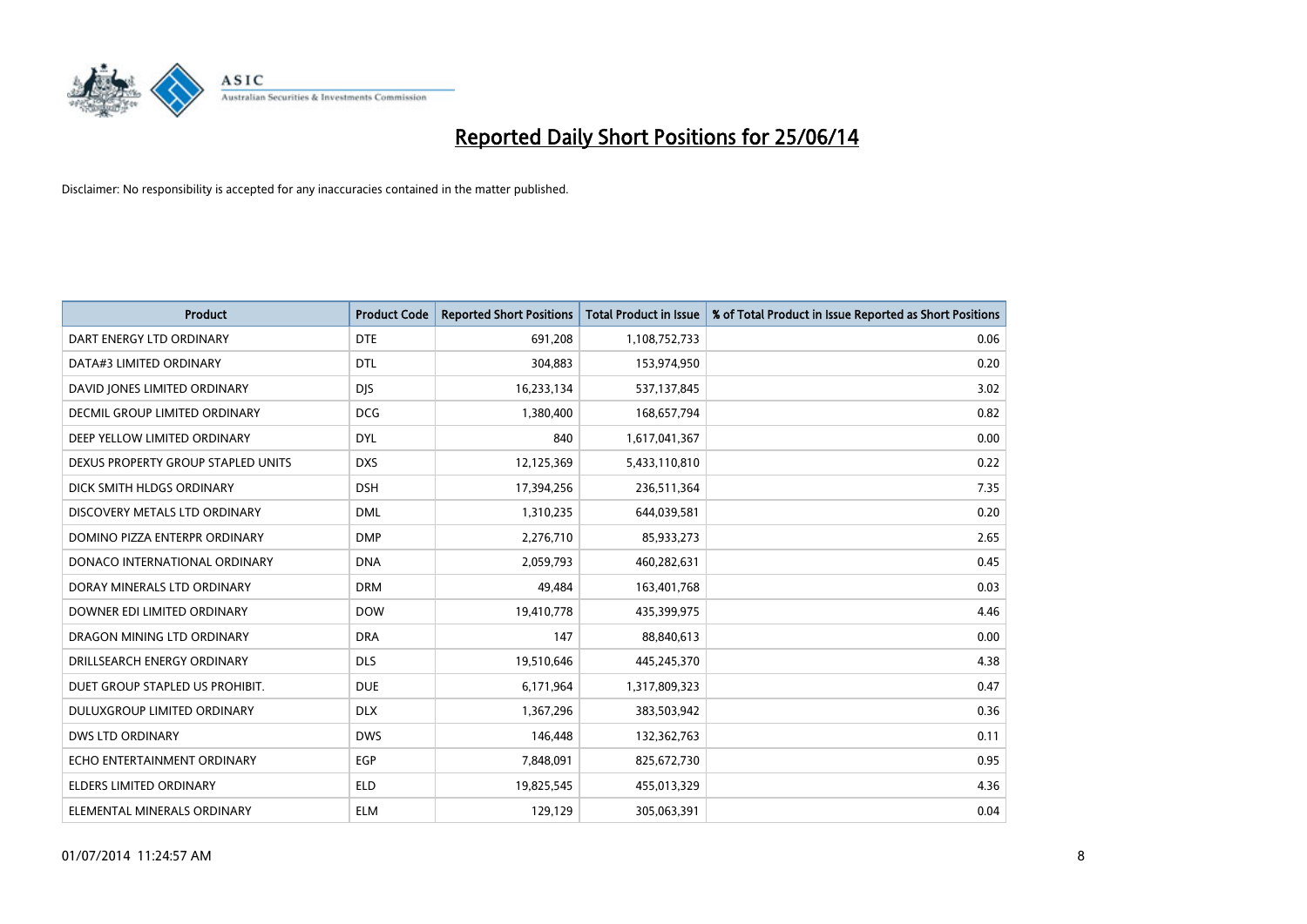

| <b>Product</b>                         | <b>Product Code</b> | <b>Reported Short Positions</b> | <b>Total Product in Issue</b> | % of Total Product in Issue Reported as Short Positions |
|----------------------------------------|---------------------|---------------------------------|-------------------------------|---------------------------------------------------------|
| <b>EMECO HOLDINGS ORDINARY</b>         | <b>EHL</b>          | 9,856,996                       | 599,675,707                   | 1.64                                                    |
| <b>ENDEAVOUR MIN CORP CDI 1:1</b>      | <b>EVR</b>          | 31,265                          | 57,448,149                    | 0.05                                                    |
| ENERGY RESOURCES ORDINARY 'A'          | <b>ERA</b>          | 9,860,973                       | 517,725,062                   | 1.90                                                    |
| ENERGY WORLD CORPOR. ORDINARY          | <b>EWC</b>          | 43,066,847                      | 1,734,166,672                 | 2.48                                                    |
| <b>ENVESTRA LIMITED ORDINARY</b>       | <b>ENV</b>          | 916,385                         | 1,796,808,474                 | 0.05                                                    |
| EQUATORIAL RES LTD ORDINARY            | EQX                 | 174                             | 122,185,353                   | 0.00                                                    |
| EQUITY TRUSTEES ORDINARY               | EQT                 | 19                              | 19,104,667                    | 0.00                                                    |
| ERM POWER LIMITED ORDINARY             | <b>EPW</b>          | 764,827                         | 239,269,727                   | 0.32                                                    |
| ETHANE PIPELINE STAPLED SECURITIES     | <b>EPX</b>          | 4,168                           | 69,302,275                    | 0.01                                                    |
| EVOLUTION MINING LTD ORDINARY          | <b>EVN</b>          | 26,544,185                      | 709,989,453                   | 3.74                                                    |
| FAIRFAX MEDIA LTD ORDINARY             | <b>FXI</b>          | 79,167,079                      | 2,351,955,725                 | 3.37                                                    |
| <b>FANTASTIC HOLDINGS ORDINARY</b>     | <b>FAN</b>          | 88,640                          | 103,068,398                   | 0.09                                                    |
| FAR LTD ORDINARY                       | <b>FAR</b>          | 5,108,263                       | 2,699,846,742                 | 0.19                                                    |
| FEDERATION CNTRES ORD/UNIT STAPLED SEC | <b>FDC</b>          | 1,733,421                       | 1,427,641,565                 | 0.12                                                    |
| FINBAR GROUP LIMITED ORDINARY          | <b>FRI</b>          | 28,283                          | 227,018,204                   | 0.01                                                    |
| FISHER & PAYKEL H. ORDINARY            | <b>FPH</b>          | 6,985                           | 551,797,499                   | 0.00                                                    |
| FLEETWOOD CORP ORDINARY                | <b>FWD</b>          | 2,167,811                       | 60,581,211                    | 3.58                                                    |
| FLETCHER BUILDING ORDINARY             | <b>FBU</b>          | 2,242,058                       | 687,854,788                   | 0.33                                                    |
| FLEXIGROUP LIMITED ORDINARY            | <b>FXL</b>          | 2,525,550                       | 304,096,060                   | 0.83                                                    |
| FLIGHT CENTRE TRAVEL ORDINARY          | <b>FLT</b>          | 5,559,738                       | 100,566,954                   | 5.53                                                    |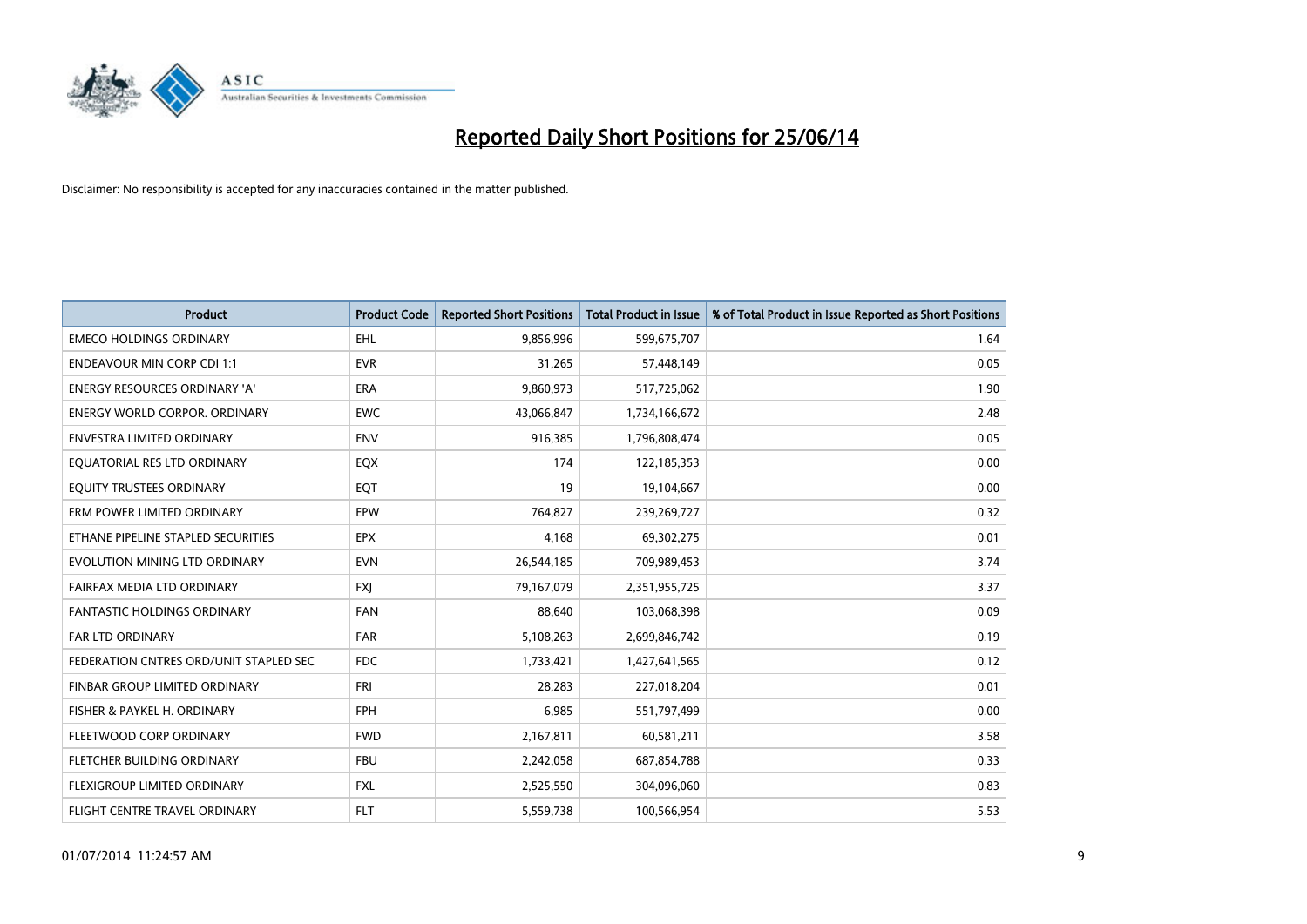

| <b>Product</b>                             | <b>Product Code</b> | <b>Reported Short Positions</b> | <b>Total Product in Issue</b> | % of Total Product in Issue Reported as Short Positions |
|--------------------------------------------|---------------------|---------------------------------|-------------------------------|---------------------------------------------------------|
| <b>FLINDERS MINES LTD ORDINARY</b>         | <b>FMS</b>          | 14,850,000                      | 2,400,995,602                 | 0.62                                                    |
| <b>FOCUS MINERALS LTD ORDINARY</b>         | <b>FML</b>          | 4,960,206                       | 9,137,375,877                 | 0.05                                                    |
| FOLKESTONE EDU TRUST UNITS                 | <b>FET</b>          | 10,192                          | 205,069,661                   | 0.00                                                    |
| FORGE GROUP LIMITED ORDINARY               | FGE                 | 2,058,938                       | 86,169,014                    | 2.39                                                    |
| <b>FORTESCUE METALS GRP ORDINARY</b>       | <b>FMG</b>          | 207,340,466                     | 3,113,798,151                 | 6.66                                                    |
| FREEDOM FOOD LTD ORDINARY                  | <b>FNP</b>          | 13,870                          | 150,645,371                   | 0.01                                                    |
| <b>G.U.D. HOLDINGS ORDINARY</b>            | <b>GUD</b>          | 3,209,525                       | 70,939,492                    | 4.52                                                    |
| <b>G8 EDUCATION LIMITED ORDINARY</b>       | <b>GEM</b>          | 11,361,973                      | 330,941,088                   | 3.43                                                    |
| <b>GALAXY RESOURCES ORDINARY</b>           | GXY                 | 49,595                          | 1,027,077,829                 | 0.00                                                    |
| <b>GDI PROPERTY GRP STAPLED SECURITIES</b> | GDI                 | 328,556                         | 567,575,025                   | 0.06                                                    |
| <b>GENESIS ENERGY LTD ORDINARY</b>         | <b>GNE</b>          | 18,000                          | 1,000,000,000                 | 0.00                                                    |
| <b>GENETIC TECHNOLOGIES ORDINARY</b>       | GTG                 | 1,023,000                       | 590,948,752                   | 0.17                                                    |
| <b>GENWORTH MORTGAGE ORDINARY</b>          | <b>GMA</b>          | 271,000                         | 650,000,000                   | 0.04                                                    |
| <b>GEODYNAMICS LIMITED ORDINARY</b>        | GDY                 | 819                             | 435,880,130                   | 0.00                                                    |
| <b>GINDALBIE METALS LTD ORDINARY</b>       | GBG                 | 34,515,935                      | 1,494,007,381                 | 2.31                                                    |
| <b>GOODMAN FIELDER, ORDINARY</b>           | <b>GFF</b>          | 13,047,640                      | 1,955,559,207                 | 0.67                                                    |
| <b>GOODMAN GROUP STAPLED</b>               | <b>GMG</b>          | 9,351,779                       | 1,727,685,976                 | 0.54                                                    |
| <b>GPT GROUP STAPLED SEC.</b>              | <b>GPT</b>          | 2,872,809                       | 1,685,460,955                 | 0.17                                                    |
| <b>GRAINCORP LIMITED A CLASS ORDINARY</b>  | <b>GNC</b>          | 11,246,759                      | 228,855,628                   | 4.91                                                    |
| <b>GRANGE RESOURCES. ORDINARY</b>          | GRR                 | 6,013,963                       | 1,157,097,869                 | 0.52                                                    |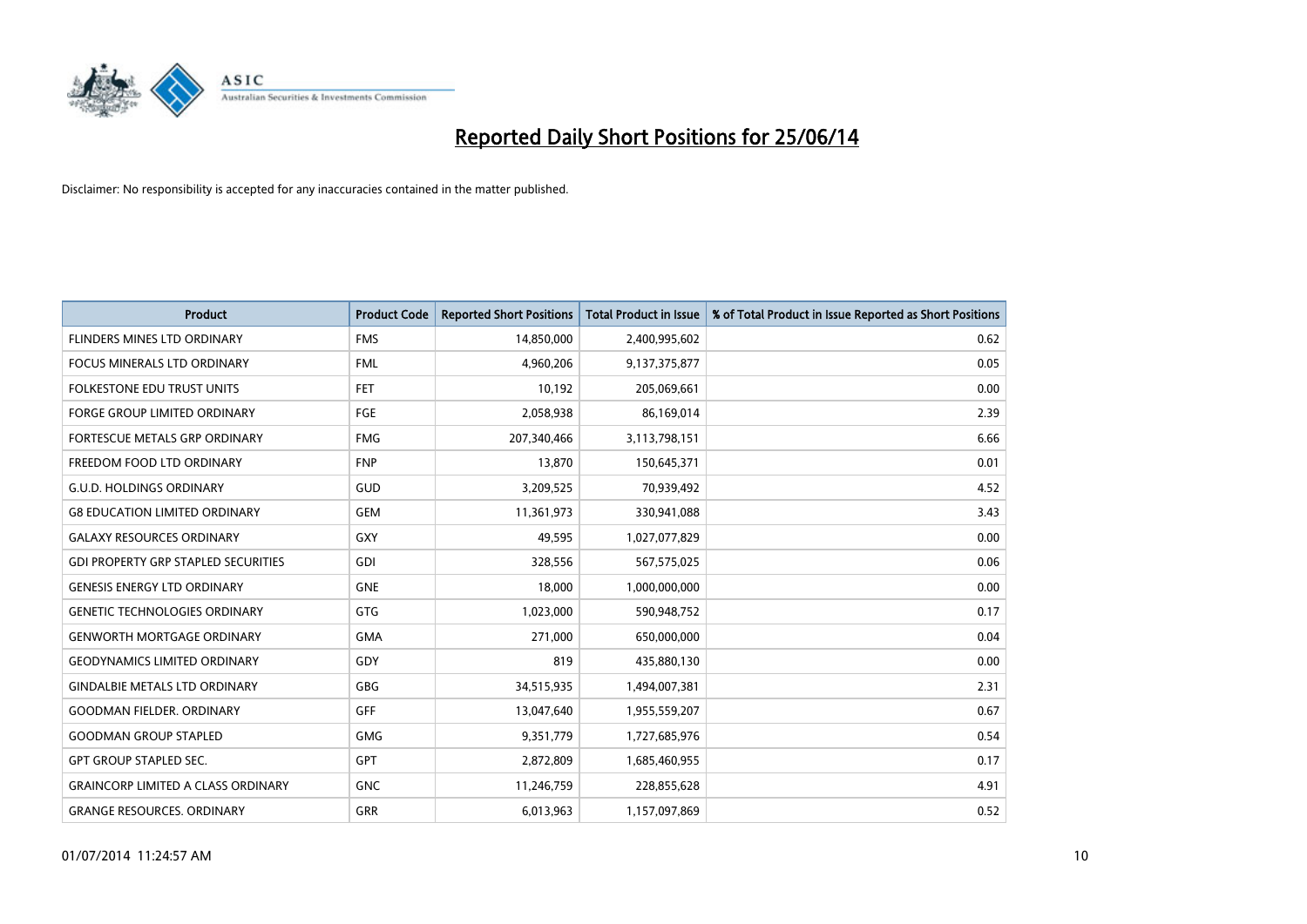

| <b>Product</b>                                   | <b>Product Code</b> | <b>Reported Short Positions</b> | <b>Total Product in Issue</b> | % of Total Product in Issue Reported as Short Positions |
|--------------------------------------------------|---------------------|---------------------------------|-------------------------------|---------------------------------------------------------|
| <b>GREENCROSS LIMITED ORDINARY</b>               | <b>GXL</b>          | 713,182                         | 90,893,174                    | 0.78                                                    |
| <b>GREENLAND MIN EN LTD ORDINARY</b>             | GGG                 | 6,781,200                       | 576,477,827                   | 1.18                                                    |
| <b>GREENLAND MIN EN LTD RIGHTS 26-JUN-14</b>     | GGGR                | 128,138                         | 88,685,050                    | 0.14                                                    |
| <b>GROWTHPOINT PROPERTY ORD/UNIT STAPLED SEC</b> | GOZ                 | 428,292                         | 488,029,437                   | 0.09                                                    |
| <b>GRYPHON MINERALS LTD ORDINARY</b>             | GRY                 | 4,283,001                       | 401,011,505                   | 1.07                                                    |
| <b>GUILDFORD COAL LTD ORDINARY</b>               | <b>GUF</b>          | 497,891                         | 761,857,020                   | 0.07                                                    |
| <b>GUINNESS PEAT GROUP. CDI 1:1</b>              | <b>GPG</b>          | 1,925                           | 171,244,089                   | 0.00                                                    |
| <b>GWA GROUP LTD ORDINARY</b>                    | <b>GWA</b>          | 17,011,453                      | 306,533,770                   | 5.55                                                    |
| HARVEY NORMAN ORDINARY                           | <b>HVN</b>          | 59,663,946                      | 1,062,316,784                 | 5.62                                                    |
| <b>HENDERSON GROUP CDI 1:1</b>                   | <b>HGG</b>          | 943,100                         | 667,097,807                   | 0.14                                                    |
| HFA HOLDINGS LIMITED ORDINARY                    | <b>HFA</b>          | 3,809                           | 118,738,157                   | 0.00                                                    |
| HIGHFIELD RES LTD ORDINARY                       | <b>HFR</b>          | 99,054                          | 151,858,336                   | 0.07                                                    |
| HIGHLANDS PACIFIC ORDINARY                       | <b>HIG</b>          | 3,153                           | 854,261,346                   | 0.00                                                    |
| <b>HILLS LTD ORDINARY</b>                        | <b>HIL</b>          | 74,726                          | 234,673,087                   | 0.03                                                    |
| HORIZON OIL LIMITED ORDINARY                     | <b>HZN</b>          | 65,181,991                      | 1,301,981,265                 | 5.01                                                    |
| <b>IBUY GROUP LTD ORDINARY</b>                   | <b>IBY</b>          | 4,008,988                       | 426,069,834                   | 0.94                                                    |
| <b>ICAR ASIA LTD ORDINARY</b>                    | ICQ                 | 36,726                          | 122,287,174                   | 0.03                                                    |
| <b>ICON ENERGY LIMITED ORDINARY</b>              | <b>ICN</b>          | 27,075                          | 615,774,351                   | 0.00                                                    |
| <b>IINET LIMITED ORDINARY</b>                    | <b>IIN</b>          | 3,341,410                       | 161,238,847                   | 2.07                                                    |
| <b>ILUKA RESOURCES ORDINARY</b>                  | ILU                 | 37,527,006                      | 418,700,517                   | 8.96                                                    |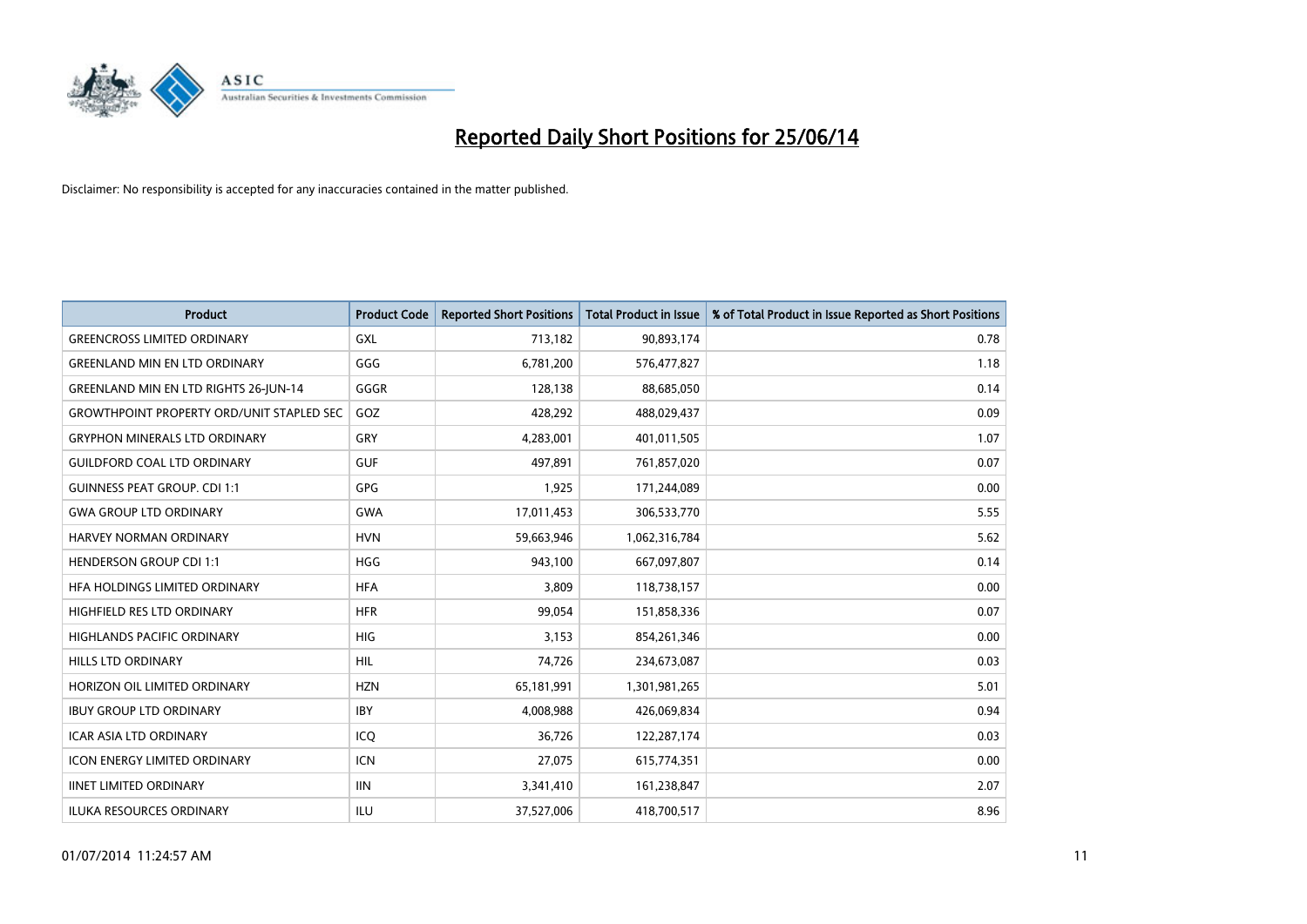

| <b>Product</b>                                | <b>Product Code</b> | <b>Reported Short Positions</b> | <b>Total Product in Issue</b> | % of Total Product in Issue Reported as Short Positions |
|-----------------------------------------------|---------------------|---------------------------------|-------------------------------|---------------------------------------------------------|
| <b>IMDEX LIMITED ORDINARY</b>                 | <b>IMD</b>          | 4,044,734                       | 212,110,368                   | 1.91                                                    |
| <b>INCITEC PIVOT ORDINARY</b>                 | IPL                 | 28,910,827                      | 1,644,919,097                 | 1.76                                                    |
| <b>INDEPENDENCE GROUP ORDINARY</b>            | <b>IGO</b>          | 378,082                         | 233,323,905                   | 0.16                                                    |
| INDOCHINE MINING LTD ORDINARY                 | <b>IDC</b>          | 18,008                          | 1,095,830,301                 | 0.00                                                    |
| <b>INDOPHIL RESOURCES ORDINARY</b>            | <b>IRN</b>          | 153,254                         | 1,203,146,194                 | 0.01                                                    |
| <b>INDUSTRIA REIT STAPLED</b>                 | <b>IDR</b>          | 123,959                         | 125,000,001                   | 0.10                                                    |
| <b>INFIGEN ENERGY STAPLED SECURITIES</b>      | <b>IFN</b>          | 2,438,972                       | 764,993,434                   | 0.32                                                    |
| <b>INFOMEDIA LTD ORDINARY</b>                 | <b>IFM</b>          | 19,561                          | 306,766,855                   | 0.01                                                    |
| INGENIA GROUP STAPLED SECURITIES              | <b>INA</b>          | 2,421,694                       | 676,240,232                   | 0.36                                                    |
| <b>INSURANCE AUSTRALIA ORDINARY</b>           | <b>IAG</b>          | 15,817,272                      | 2,341,618,048                 | 0.68                                                    |
| INTEGRATED RESEARCH ORDINARY                  | IRI                 | 20,000                          | 168,959,453                   | 0.01                                                    |
| <b>INTREPID MINES ORDINARY</b>                | <b>IAU</b>          | 6,374,205                       | 557,343,570                   | 1.14                                                    |
| <b>INVESTA OFFICE FUND STAPLED SECURITIES</b> | <b>IOF</b>          | 793,371                         | 614,047,458                   | 0.13                                                    |
| <b>INVOCARE LIMITED ORDINARY</b>              | <b>IVC</b>          | 4,520,684                       | 110,030,298                   | 4.11                                                    |
| <b>IOOF HOLDINGS LTD ORDINARY</b>             | IFL                 | 4,913,687                       | 232,118,034                   | 2.12                                                    |
| <b>IPROPERTY GROUP LTD ORDINARY</b>           | <b>IPP</b>          | 2,538,150                       | 181,703,204                   | 1.40                                                    |
| <b>IRESS LIMITED ORDINARY</b>                 | <b>IRE</b>          | 4,069,105                       | 158,585,126                   | 2.57                                                    |
| <b>IRON ORE HOLDINGS ORDINARY</b>             | <b>IOH</b>          | 26,197                          | 161,174,005                   | 0.02                                                    |
| <b>ISELECT LTD ORDINARY</b>                   | <b>ISU</b>          | 336,200                         | 260,889,894                   | 0.13                                                    |
| <b>ISENTIA GROUP LTD ORDINARY</b>             | <b>ISD</b>          | 15,000                          | 200,000,001                   | 0.01                                                    |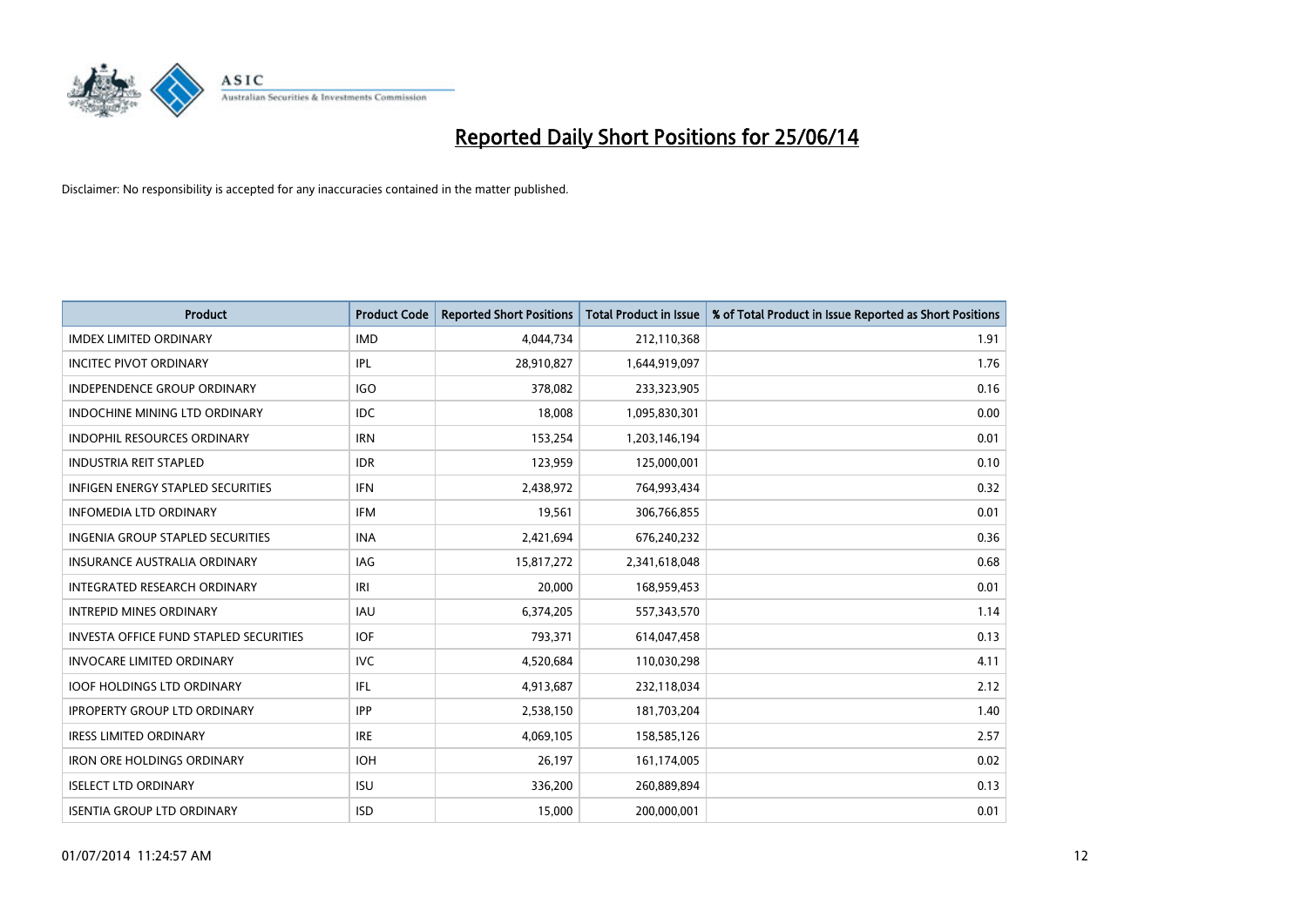

| <b>Product</b>                                  | <b>Product Code</b> | <b>Reported Short Positions</b> | <b>Total Product in Issue</b> | % of Total Product in Issue Reported as Short Positions |
|-------------------------------------------------|---------------------|---------------------------------|-------------------------------|---------------------------------------------------------|
| <b>JAMES HARDIE INDUST CHESS DEPOSITARY INT</b> | <b>IHX</b>          | 3,276,588                       | 445,582,063                   | 0.74                                                    |
| JAPARA HEALTHCARE LT ORDINARY                   | <b>IHC</b>          | 7,534,277                       | 262,500,000                   | 2.87                                                    |
| <b>IB HI-FI LIMITED ORDINARY</b>                | <b>IBH</b>          | 13,250,162                      | 98,947,309                    | 13.39                                                   |
| <b>KAGARA LTD ORDINARY</b>                      | <b>KZL</b>          | 4,553,071                       | 798,953,117                   | 0.57                                                    |
| KAROON GAS AUSTRALIA ORDINARY                   | <b>KAR</b>          | 13,025,753                      | 255,841,581                   | 5.09                                                    |
| KATHMANDU HOLD LTD ORDINARY                     | <b>KMD</b>          | 1,952,004                       | 200,633,469                   | 0.97                                                    |
| <b>KBL MINING LIMITED ORDINARY</b>              | <b>KBL</b>          | 1.820                           | 393,535,629                   | 0.00                                                    |
| KINGSGATE CONSOLID, ORDINARY                    | <b>KCN</b>          | 8,410,024                       | 223,584,937                   | 3.76                                                    |
| KINGSROSE MINING LTD ORDINARY                   | <b>KRM</b>          | 312,924                         | 358,611,493                   | 0.09                                                    |
| <b>LAKES OIL NL ORDINARY</b>                    | <b>LKO</b>          | 3,000,000                       | 10,144,088,039                | 0.03                                                    |
| LEIGHTON HOLDINGS ORDINARY                      | LEI                 | 6,871,791                       | 338,503,563                   | 2.03                                                    |
| LEND LEASE GROUP UNIT/ORD STAPLED               | <b>LLC</b>          | 5,098,669                       | 577,475,833                   | 0.88                                                    |
| LIQUEFIED NATURAL ORDINARY                      | <b>LNG</b>          | 3,006,876                       | 446,439,015                   | 0.67                                                    |
| LONESTAR RESO LTD ORDINARY                      | LNR                 | 8,368                           | 752,187,211                   | 0.00                                                    |
| LYCOPODIUM LIMITED ORDINARY                     | LYL                 | $\mathbf{1}$                    | 38,965,103                    | 0.00                                                    |
| LYNAS CORPORATION ORDINARY                      | <b>LYC</b>          | 115,619,439                     | 2,333,661,566                 | 4.95                                                    |
| <b>M2 GRP LTD ORDINARY</b>                      | <b>MTU</b>          | 16,239,019                      | 180,431,516                   | 9.00                                                    |
| <b>MACA LIMITED ORDINARY</b>                    | <b>MLD</b>          | 56,211                          | 202,676,373                   | 0.03                                                    |
| <b>MACMAHON HOLDINGS ORDINARY</b>               | <b>MAH</b>          | 171,489                         | 1,261,699,966                 | 0.01                                                    |
| MACO ATLAS ROADS GRP ORDINARY STAPLED           | <b>MOA</b>          | 3,682,222                       | 487,230,540                   | 0.76                                                    |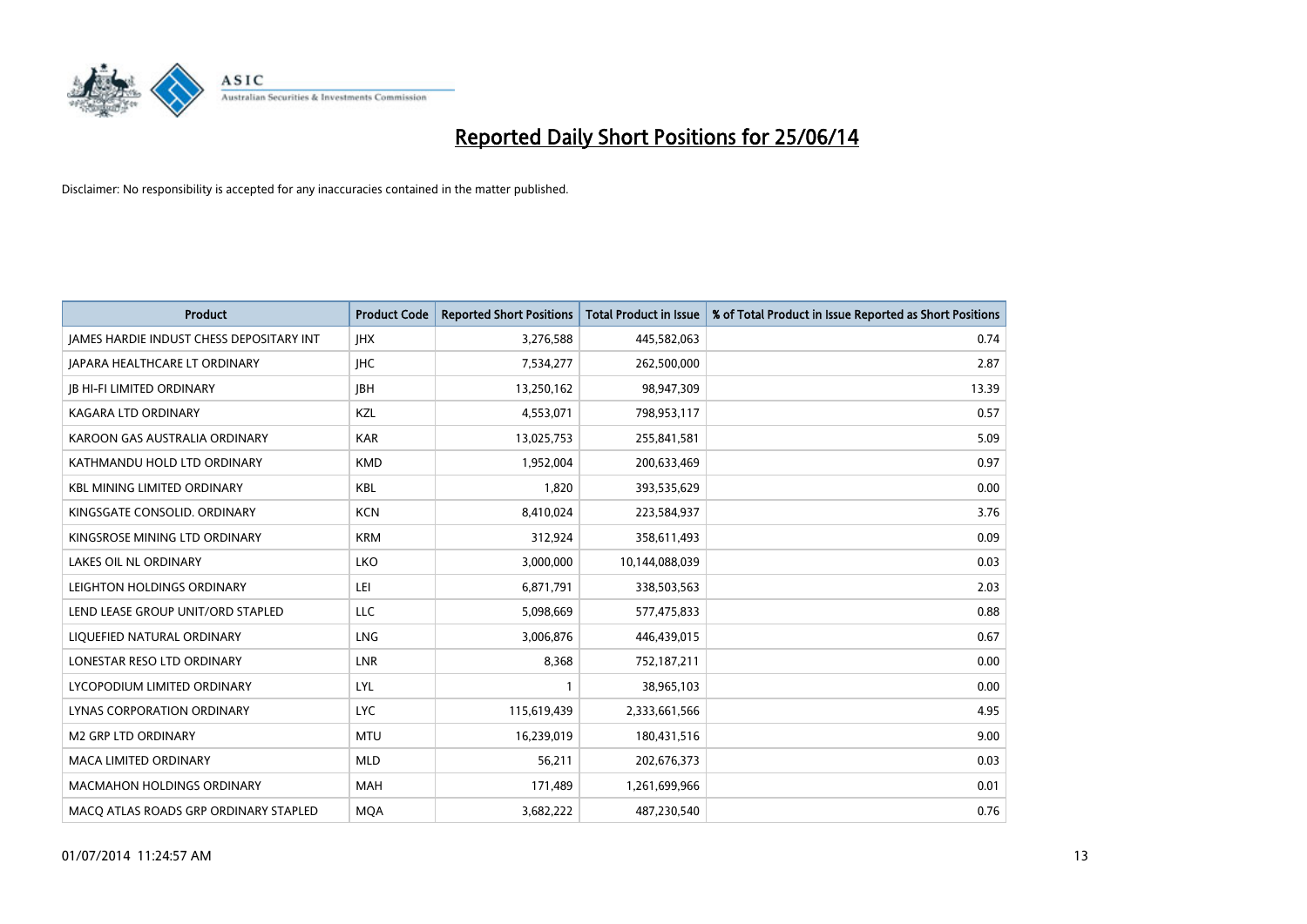

| <b>Product</b>                       | <b>Product Code</b> | <b>Reported Short Positions</b> | <b>Total Product in Issue</b> | % of Total Product in Issue Reported as Short Positions |
|--------------------------------------|---------------------|---------------------------------|-------------------------------|---------------------------------------------------------|
| MACQUARIE GROUP LTD ORDINARY         | <b>MQG</b>          | 1,302,086                       | 321,175,323                   | 0.41                                                    |
| MAGELLAN FIN GRP LTD ORDINARY        | <b>MFG</b>          | 2,787,613                       | 158,842,157                   | 1.75                                                    |
| <b>MANTRA GROUP LTD ORDINARY</b>     | <b>MTR</b>          | 41,538                          | 249,471,229                   | 0.02                                                    |
| <b>MATRIX C &amp; E LTD ORDINARY</b> | <b>MCE</b>          | 2,755,274                       | 94,555,428                    | 2.91                                                    |
| MAVERICK DRILLING ORDINARY           | <b>MAD</b>          | 4,680,219                       | 533,885,763                   | 0.88                                                    |
| <b>MAXITRANS INDUSTRIES ORDINARY</b> | <b>MXI</b>          | 446,664                         | 185,075,653                   | 0.24                                                    |
| MAYNE PHARMA LTD ORDINARY            | <b>MYX</b>          | 1,943,698                       | 586,651,477                   | 0.33                                                    |
| MCALEESE LTD ORDINARY                | <b>MCS</b>          | 3,244                           | 287,365,502                   | 0.00                                                    |
| MCMILLAN SHAKESPEARE ORDINARY        | <b>MMS</b>          | 514,997                         | 74,523,965                    | 0.69                                                    |
| <b>MCPHERSON'S LTD ORDINARY</b>      | <b>MCP</b>          | 119,404                         | 95,434,645                    | 0.13                                                    |
| MEDUSA MINING LTD ORDINARY           | <b>MML</b>          | 7,503,271                       | 207,794,301                   | 3.61                                                    |
| MELBOURNE IT LIMITED ORDINARY        | MLB                 | 25,468                          | 92,944,392                    | 0.03                                                    |
| <b>MERMAID MARINE ORDINARY</b>       | <b>MRM</b>          | 6,413,277                       | 366,766,098                   | 1.75                                                    |
| MESOBLAST LIMITED ORDINARY           | <b>MSB</b>          | 21,833,415                      | 321,616,694                   | 6.79                                                    |
| METALS X LIMITED ORDINARY            | <b>MLX</b>          | 1,346,358                       | 1,655,386,110                 | 0.08                                                    |
| METCASH LIMITED ORDINARY             | <b>MTS</b>          | 102,306,892                     | 888,338,048                   | 11.52                                                   |
| METMINCO LIMITED ORDINARY            | <b>MNC</b>          | 142,147                         | 1,749,543,023                 | 0.01                                                    |
| MIGHTY RIVER POWER ORDINARY          | <b>MYT</b>          | 3,939,860                       | 1,400,012,517                 | 0.28                                                    |
| MINCOR RESOURCES NL ORDINARY         | <b>MCR</b>          | 36,540                          | 188,208,274                   | 0.02                                                    |
| MINERAL DEPOSITS ORDINARY            | <b>MDL</b>          | 982,495                         | 103,538,786                   | 0.95                                                    |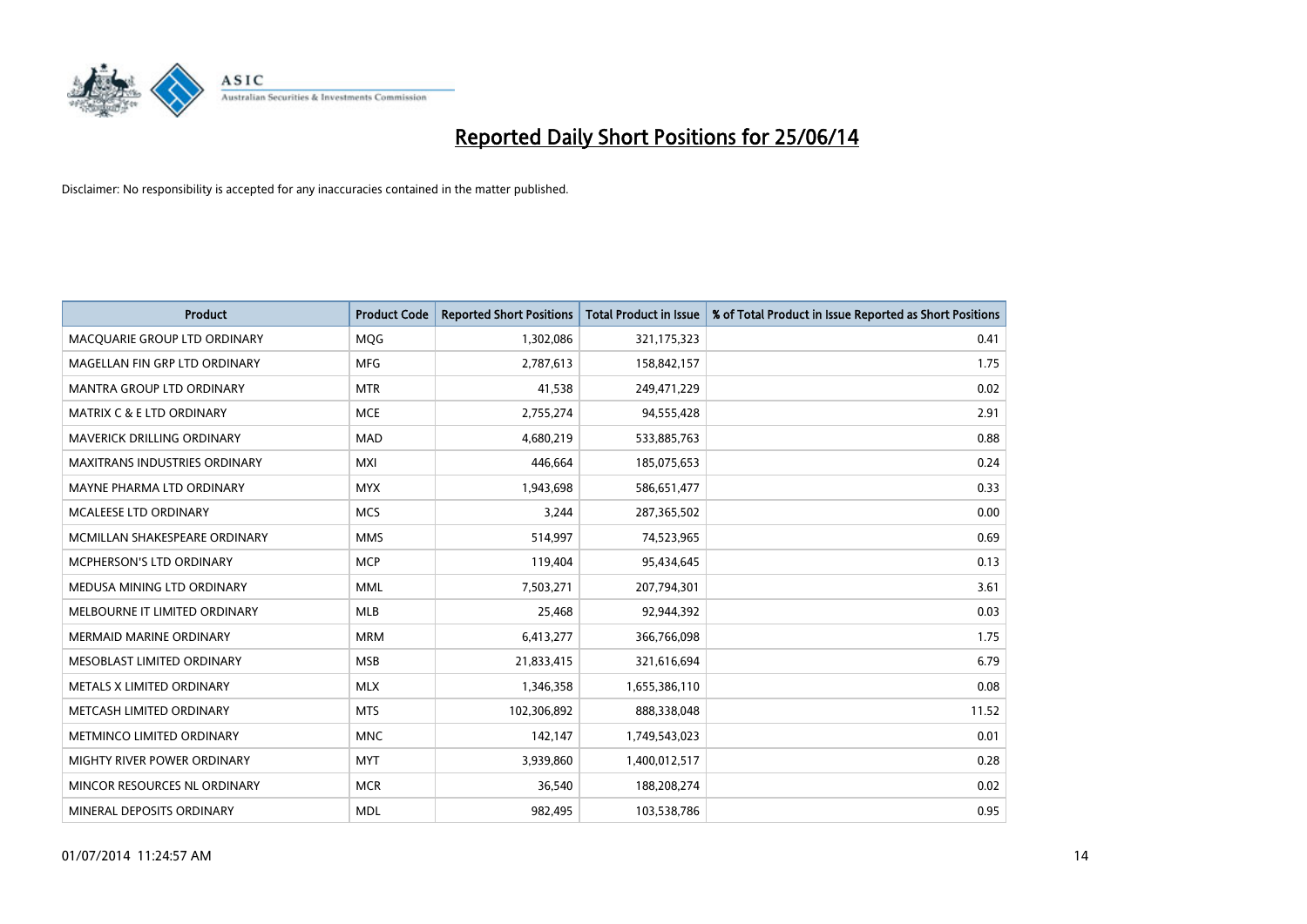

| <b>Product</b>                  | <b>Product Code</b> | <b>Reported Short Positions</b> | <b>Total Product in Issue</b> | % of Total Product in Issue Reported as Short Positions |
|---------------------------------|---------------------|---------------------------------|-------------------------------|---------------------------------------------------------|
| MINERAL RESOURCES, ORDINARY     | <b>MIN</b>          | 12,140,463                      | 186,556,246                   | 6.51                                                    |
| MINT WIRELESS ORDINARY          | <b>MNW</b>          | 1,314,030                       | 450,872,395                   | 0.29                                                    |
| MIRABELA NICKEL LTD ORDINARY    | <b>MBN</b>          | 18,455,648                      | 876,801,147                   | 2.10                                                    |
| MIRVAC GROUP STAPLED SECURITIES | <b>MGR</b>          | 6,771,088                       | 3,692,279,772                 | 0.18                                                    |
| MOLOPO ENERGY LTD ORDINARY      | <b>MPO</b>          | 242,623                         | 248,520,949                   | 0.10                                                    |
| MONADELPHOUS GROUP ORDINARY     | <b>MND</b>          | 11,385,543                      | 92,679,570                    | 12.28                                                   |
| MORTGAGE CHOICE LTD ORDINARY    | MOC                 | 16,072                          | 123,780,387                   | 0.01                                                    |
| MOUNT GIBSON IRON ORDINARY      | <b>MGX</b>          | 12,159,341                      | 1,090,584,232                 | 1.11                                                    |
| MULTIPLEX SITES SITES           | <b>MXUPA</b>        | 1,736                           | 4,500,000                     | 0.04                                                    |
| MURCHISON METALS LTD ORDINARY   | <b>MMX</b>          | 215,291                         | 450,497,346                   | 0.05                                                    |
| MYER HOLDINGS LTD ORDINARY      | <b>MYR</b>          | 60,989,738                      | 585,684,551                   | 10.41                                                   |
| <b>MYSTATE LIMITED ORDINARY</b> | <b>MYS</b>          | 7,024                           | 87,261,995                    | 0.01                                                    |
| NANOSONICS LIMITED ORDINARY     | <b>NAN</b>          | 1,678,513                       | 263,823,826                   | 0.64                                                    |
| NATIONAL AUST. BANK ORDINARY    | <b>NAB</b>          | 9,350,063                       | 2,353,916,258                 | 0.40                                                    |
| NATIONAL STORAGE STAPLED        | <b>NSR</b>          | 375,405                         | 244,897,096                   | 0.15                                                    |
| NAVITAS LIMITED ORDINARY        | <b>NVT</b>          | 2,895,537                       | 375,712,581                   | 0.77                                                    |
| NEARMAP LTD ORDINARY            | <b>NEA</b>          | 602,413                         | 337,346,101                   | 0.18                                                    |
| NEON ENERGY LIMITED ORDINARY    | <b>NEN</b>          | 744,474                         | 553,037,848                   | 0.13                                                    |
| NEUREN PHARMACEUT, ORDINARY     | <b>NEU</b>          | 225,038                         | 1,552,012,026                 | 0.01                                                    |
| NEW HOPE CORPORATION ORDINARY   | <b>NHC</b>          | 1,131,695                       | 830,933,112                   | 0.14                                                    |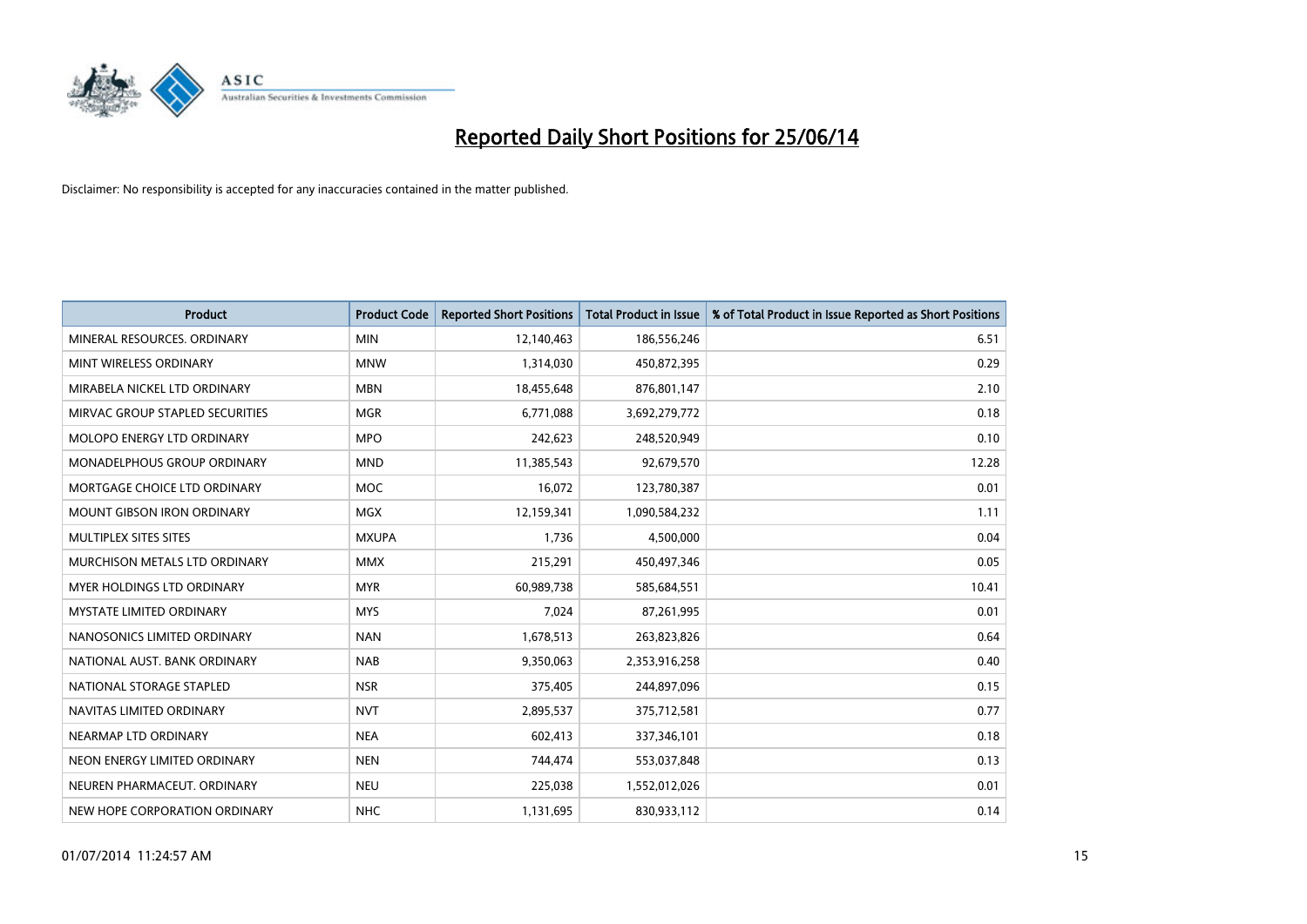

| <b>Product</b>                        | <b>Product Code</b> | <b>Reported Short Positions</b> | <b>Total Product in Issue</b> | % of Total Product in Issue Reported as Short Positions |
|---------------------------------------|---------------------|---------------------------------|-------------------------------|---------------------------------------------------------|
| NEWCREST MINING ORDINARY              | <b>NCM</b>          | 15,106,656                      | 766,510,971                   | 1.97                                                    |
| NEWS CORP A NON-VOTING CDI            | <b>NWSLV</b>        | 403,926                         | 3,111,659                     | 12.98                                                   |
| NEWS CORP B VOTING CDI                | <b>NWS</b>          | 2,275,658                       | 21,481,870                    | 10.59                                                   |
| NEWSAT LIMITED ORDINARY               | <b>NWT</b>          | 7,629,735                       | 612,199,841                   | 1.25                                                    |
| NEXTDC LIMITED ORDINARY               | <b>NXT</b>          | 15,944,968                      | 193,154,486                   | 8.26                                                    |
| NEXUS ENERGY LIMITED ORDINARY         | <b>NXS</b>          | 83,985                          | 1,330,219,459                 | 0.01                                                    |
| NIB HOLDINGS LIMITED ORDINARY         | <b>NHF</b>          | 2,228,486                       | 439,004,182                   | 0.51                                                    |
| NICK SCALI LIMITED ORDINARY           | <b>NCK</b>          | $\mathbf{1}$                    | 81,000,000                    | 0.00                                                    |
| NIDO PETROLEUM ORDINARY               | <b>NDO</b>          | 47,402                          | 2,048,317,635                 | 0.00                                                    |
| NINE ENTERTAINMENT ORDINARY           | <b>NEC</b>          | 10,255,637                      | 940,295,023                   | 1.09                                                    |
| NOBLE MINERAL RES ORDINARY            | <b>NMG</b>          | 2,365,726                       | 666,397,952                   | 0.36                                                    |
| NORTHERN IRON LTD ORDINARY            | <b>NFE</b>          | 20,000                          | 484,405,314                   | 0.00                                                    |
| NORTHERN STAR ORDINARY                | <b>NST</b>          | 3,044,198                       | 578,591,915                   | 0.53                                                    |
| NRW HOLDINGS LIMITED ORDINARY         | <b>NWH</b>          | 12,192,631                      | 278,888,011                   | 4.37                                                    |
| NUCOAL RESOURCES LTD ORDINARY         | <b>NCR</b>          | 1                               | 768,612,354                   | 0.00                                                    |
| NUFARM LIMITED ORDINARY               | <b>NUF</b>          | 15,974,952                      | 264,021,627                   | 6.05                                                    |
| NUPLEX INDUSTRIES ORDINARY            | <b>NPX</b>          | 1,000                           | 198,125,827                   | 0.00                                                    |
| <b>OAKTON LIMITED ORDINARY</b>        | <b>OKN</b>          | 502                             | 89,990,235                    | 0.00                                                    |
| OCEANAGOLD CORP. CHESS DEPOSITARY INT | OGC                 | 1,671,411                       | 300,752,884                   | 0.56                                                    |
| OCEANIA CAPITAL LTD ORDINARY          | <b>OCP</b>          | 1                               | 35,307,209                    | 0.00                                                    |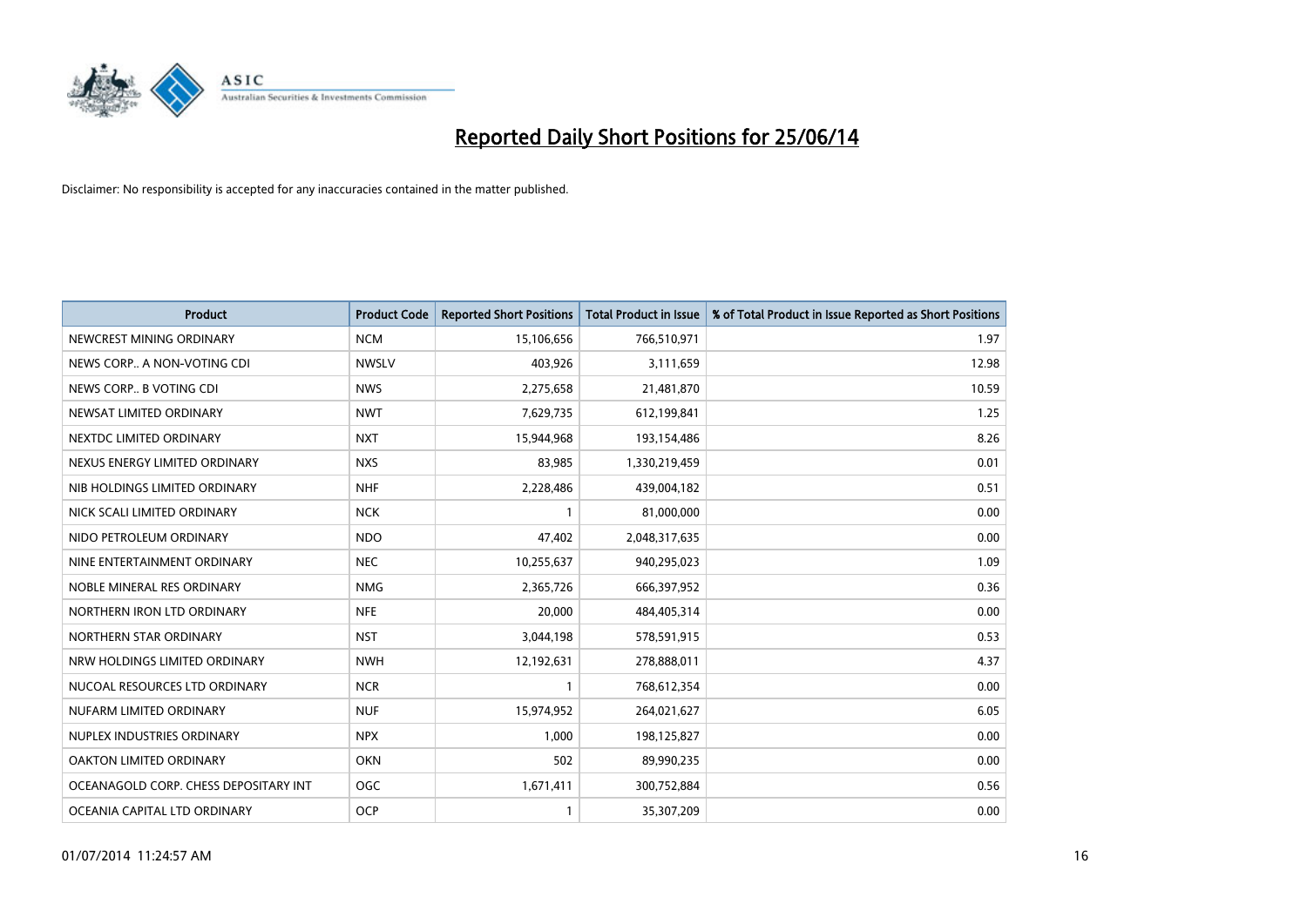

| Product                        | <b>Product Code</b> | <b>Reported Short Positions</b> | <b>Total Product in Issue</b> | % of Total Product in Issue Reported as Short Positions |
|--------------------------------|---------------------|---------------------------------|-------------------------------|---------------------------------------------------------|
| OIL SEARCH LTD ORDINARY        | OSH                 | 12,211,819                      | 1,519,022,225                 | 0.80                                                    |
| OM HOLDINGS LIMITED ORDINARY   | OMH                 | 812,873                         | 733,423,337                   | 0.11                                                    |
| ORICA LIMITED ORDINARY         | ORI                 | 10,462,283                      | 370,924,362                   | 2.82                                                    |
| ORIGIN ENERGY ORDINARY         | <b>ORG</b>          | 8,863,475                       | 1,103,645,753                 | 0.80                                                    |
| OROCOBRE LIMITED ORDINARY      | <b>ORE</b>          | 2,151,362                       | 132,041,911                   | 1.63                                                    |
| ORORA LIMITED ORDINARY         | <b>ORA</b>          | 4,328,430                       | 1,206,684,923                 | 0.36                                                    |
| OROTONGROUP LIMITED ORDINARY   | <b>ORL</b>          | 236,476                         | 40,880,902                    | 0.58                                                    |
| OZ MINERALS ORDINARY           | OZL                 | 16,581,135                      | 303,470,022                   | 5.46                                                    |
| OZFOREX GROUP LTD ORDINARY     | <b>OFX</b>          | 7,711,566                       | 240,000,000                   | 3.21                                                    |
| <b>PACIFIC BRANDS ORDINARY</b> | <b>PBG</b>          | 20,823,015                      | 917,226,291                   | 2.27                                                    |
| PACT GROUP HLDGS LTD ORDINARY  | PGH                 | 4,097,657                       | 294,097,961                   | 1.39                                                    |
| PALADIN ENERGY LTD ORDINARY    | <b>PDN</b>          | 107,459,828                     | 964,367,284                   | 11.14                                                   |
| PANAUST LIMITED ORDINARY       | <b>PNA</b>          | 575,633                         | 635,580,654                   | 0.09                                                    |
| PANORAMIC RESOURCES ORDINARY   | PAN                 | 1,022,189                       | 322,275,824                   | 0.32                                                    |
| PANTERRA GOLD LTD ORDINARY     | PGI                 | $\mathbf{1}$                    | 773,281,012                   | 0.00                                                    |
| PAPERLINX LIMITED ORDINARY     | <b>PPX</b>          | 44,770                          | 665,181,261                   | 0.01                                                    |
| PAPILLON RES LTD ORDINARY      | <b>PIR</b>          | 6,314,915                       | 344,794,210                   | 1.83                                                    |
| PATTIES FOODS LTD ORDINARY     | PFL                 | 1                               | 139,144,338                   | 0.00                                                    |
| PEET LIMITED ORDINARY          | <b>PPC</b>          | 74,376                          | 433,389,348                   | 0.02                                                    |
| PERPETUAL LIMITED ORDINARY     | PPT                 | 1,296,527                       | 46,574,426                    | 2.78                                                    |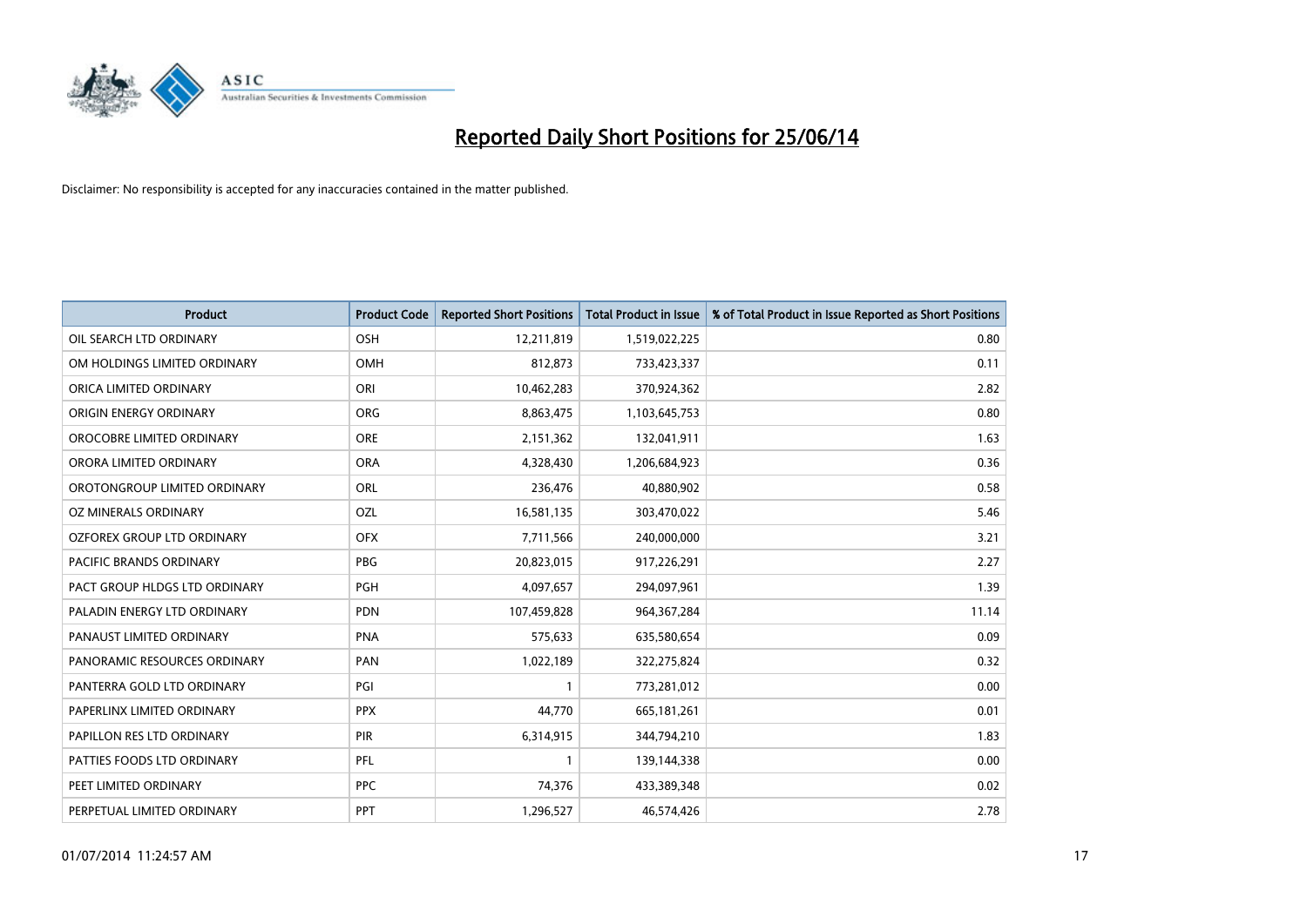

| <b>Product</b>                    | <b>Product Code</b> | <b>Reported Short Positions</b> | <b>Total Product in Issue</b> | % of Total Product in Issue Reported as Short Positions |
|-----------------------------------|---------------------|---------------------------------|-------------------------------|---------------------------------------------------------|
| PERSEUS MINING LTD ORDINARY       | PRU                 | 9,283,276                       | 526,656,401                   | 1.76                                                    |
| PHARMAXIS LTD ORDINARY            | <b>PXS</b>          | 158,095                         | 309,514,849                   | 0.05                                                    |
| PLATINUM ASSET ORDINARY           | <b>PTM</b>          | 1,012,448                       | 580,336,142                   | 0.17                                                    |
| PLATINUM AUSTRALIA ORDINARY       | <b>PLA</b>          | 836,027                         | 504,968,043                   | 0.17                                                    |
| PMP LIMITED ORDINARY              | <b>PMP</b>          | 1,547,988                       | 323,781,124                   | 0.48                                                    |
| PRANA BIOTECHNOLOGY ORDINARY      | PBT                 | 3,202,134                       | 488,646,960                   | 0.66                                                    |
| PREMIER INVESTMENTS ORDINARY      | <b>PMV</b>          | 122,016                         | 155,714,874                   | 0.08                                                    |
| PRIMA BIOMED LTD ORDINARY         | <b>PRR</b>          | 247,246                         | 1,228,709,341                 | 0.02                                                    |
| PRIMARY HEALTH CARE ORDINARY      | <b>PRY</b>          | 16,575,726                      | 505,659,944                   | 3.28                                                    |
| PRIME MEDIA GRP LTD ORDINARY      | <b>PRT</b>          | 1,898,269                       | 366,330,303                   | 0.52                                                    |
| PROGRAMMED ORDINARY               | <b>PRG</b>          | 389,536                         | 118,253,992                   | 0.33                                                    |
| <b>QANTAS AIRWAYS ORDINARY</b>    | QAN                 | 90,232,582                      | 2,196,330,250                 | 4.11                                                    |
| OBE INSURANCE GROUP ORDINARY      | <b>OBE</b>          | 5,283,330                       | 1,277,602,695                 | 0.41                                                    |
| ORXPHARMA LTD ORDINARY            | <b>QRX</b>          | 30,000                          | 164,190,969                   | 0.02                                                    |
| <b>QUBE HOLDINGS LTD ORDINARY</b> | <b>QUB</b>          | 23,548,895                      | 1,051,172,929                 | 2.24                                                    |
| RAMELIUS RESOURCES ORDINARY       | <b>RMS</b>          | 307,927                         | 365,740,380                   | 0.08                                                    |
| RAMSAY HEALTH CARE ORDINARY       | <b>RHC</b>          | 1,176,602                       | 202,081,252                   | 0.58                                                    |
| RCG CORPORATION LTD ORDINARY      | <b>RCG</b>          | 16,001                          | 263,808,625                   | 0.01                                                    |
| <b>RCR TOMLINSON ORDINARY</b>     | <b>RCR</b>          | 546,641                         | 136,989,238                   | 0.40                                                    |
| <b>REA GROUP ORDINARY</b>         | <b>REA</b>          | 1,322,895                       | 131,714,699                   | 1.00                                                    |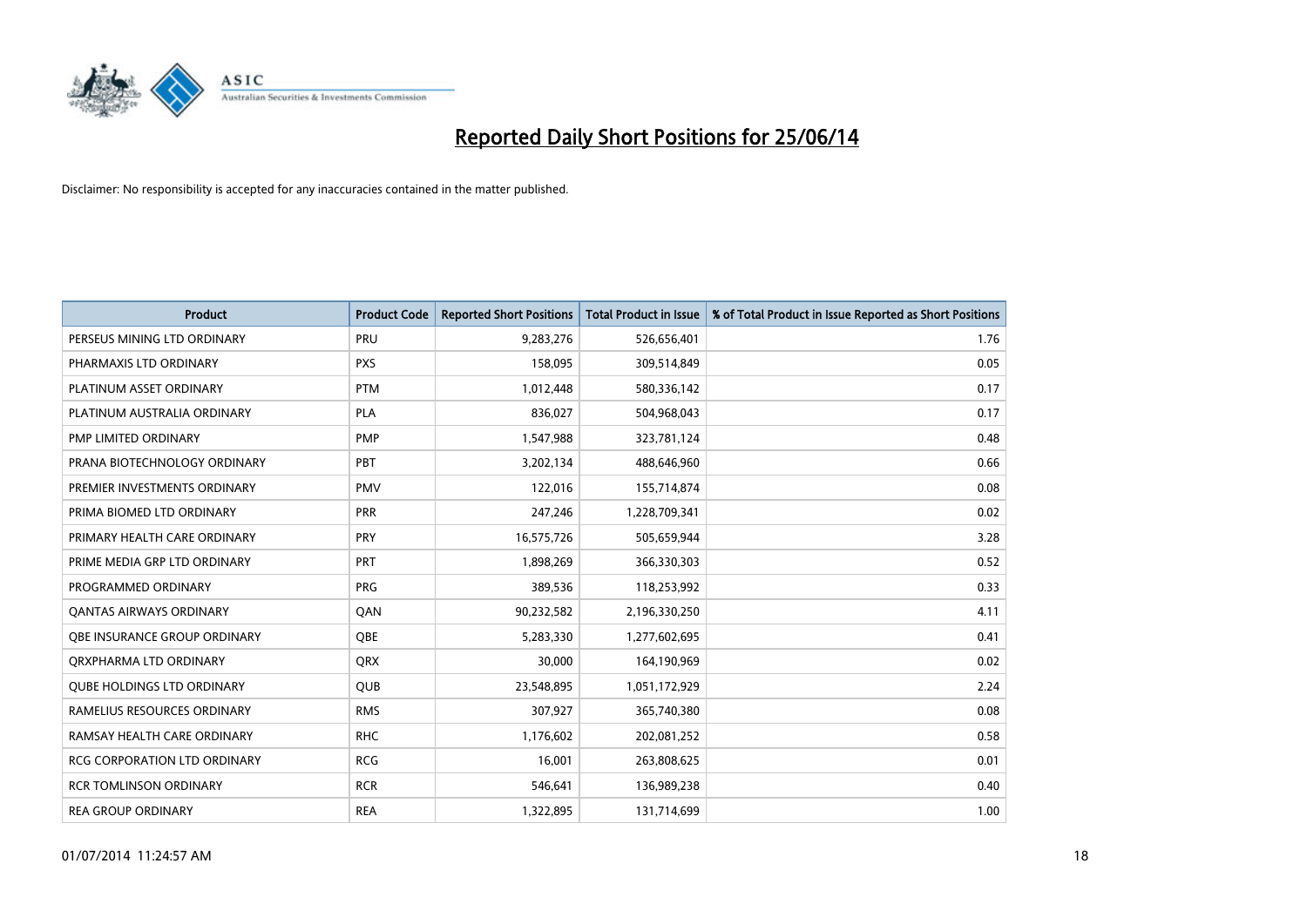

| <b>Product</b>                      | <b>Product Code</b> | <b>Reported Short Positions</b> | <b>Total Product in Issue</b> | % of Total Product in Issue Reported as Short Positions |
|-------------------------------------|---------------------|---------------------------------|-------------------------------|---------------------------------------------------------|
| <b>RECALL HOLDINGS LTD ORDINARY</b> | <b>REC</b>          | 5,782,001                       | 312,836,448                   | 1.85                                                    |
| <b>RECKON LIMITED ORDINARY</b>      | <b>RKN</b>          | 1,315,893                       | 126,913,066                   | 1.04                                                    |
| <b>RED FORK ENERGY ORDINARY</b>     | <b>RFE</b>          | 747,654                         | 501,051,719                   | 0.15                                                    |
| REDBANK ENERGY LTD ORDINARY         | AEJ                 | 13                              | 786,287                       | 0.00                                                    |
| REED RESOURCES LTD ORDINARY         | <b>RDR</b>          | 1,015                           | 523,453,895                   | 0.00                                                    |
| <b>REGIS RESOURCES ORDINARY</b>     | <b>RRL</b>          | 35,563,197                      | 499,744,095                   | 7.12                                                    |
| RESMED INC CDI 10:1                 | <b>RMD</b>          | 32,882,370                      | 1,402,915,440                 | 2.34                                                    |
| <b>RESOLUTE MINING ORDINARY</b>     | <b>RSG</b>          | 11,009,778                      | 641,189,223                   | 1.72                                                    |
| <b>RESOURCE GENERATION ORDINARY</b> | <b>RES</b>          | 1,220                           | 581,380,338                   | 0.00                                                    |
| <b>RETAIL FOOD GROUP ORDINARY</b>   | <b>RFG</b>          | 6,167,519                       | 144,868,508                   | 4.26                                                    |
| REX MINERALS LIMITED ORDINARY       | <b>RXM</b>          | 644,351                         | 220,519,784                   | 0.29                                                    |
| RIO TINTO LIMITED ORDINARY          | <b>RIO</b>          | 4,801,780                       | 435,758,720                   | 1.10                                                    |
| ROC OIL COMPANY ORDINARY            | <b>ROC</b>          | 3,075,850                       | 687,618,400                   | 0.45                                                    |
| ROYAL WOLF HOLDINGS ORDINARY        | <b>RWH</b>          | 220,423                         | 100,387,052                   | 0.22                                                    |
| RUBIK FINANCIAL LTD. ORDINARY       | <b>RFL</b>          | 41,052                          | 340,999,914                   | 0.01                                                    |
| RUM JUNGLE RES ORDINARY             | <b>RUM</b>          | 7,500,000                       | 385,504,597                   | 1.95                                                    |
| RUNGEPINCOCKMINARCO ORDINARY        | <b>RUL</b>          | 53,000                          | 141,380,950                   | 0.04                                                    |
| <b>RURALCO HOLDINGS ORDINARY</b>    | <b>RHL</b>          | 51,015                          | 77,291,069                    | 0.07                                                    |
| RXP SERVICES LTD ORDINARY           | <b>RXP</b>          | 50,000                          | 133,028,367                   | 0.04                                                    |
| SAI GLOBAL LIMITED ORDINARY         | SAI                 | 1,614,943                       | 210,815,541                   | 0.77                                                    |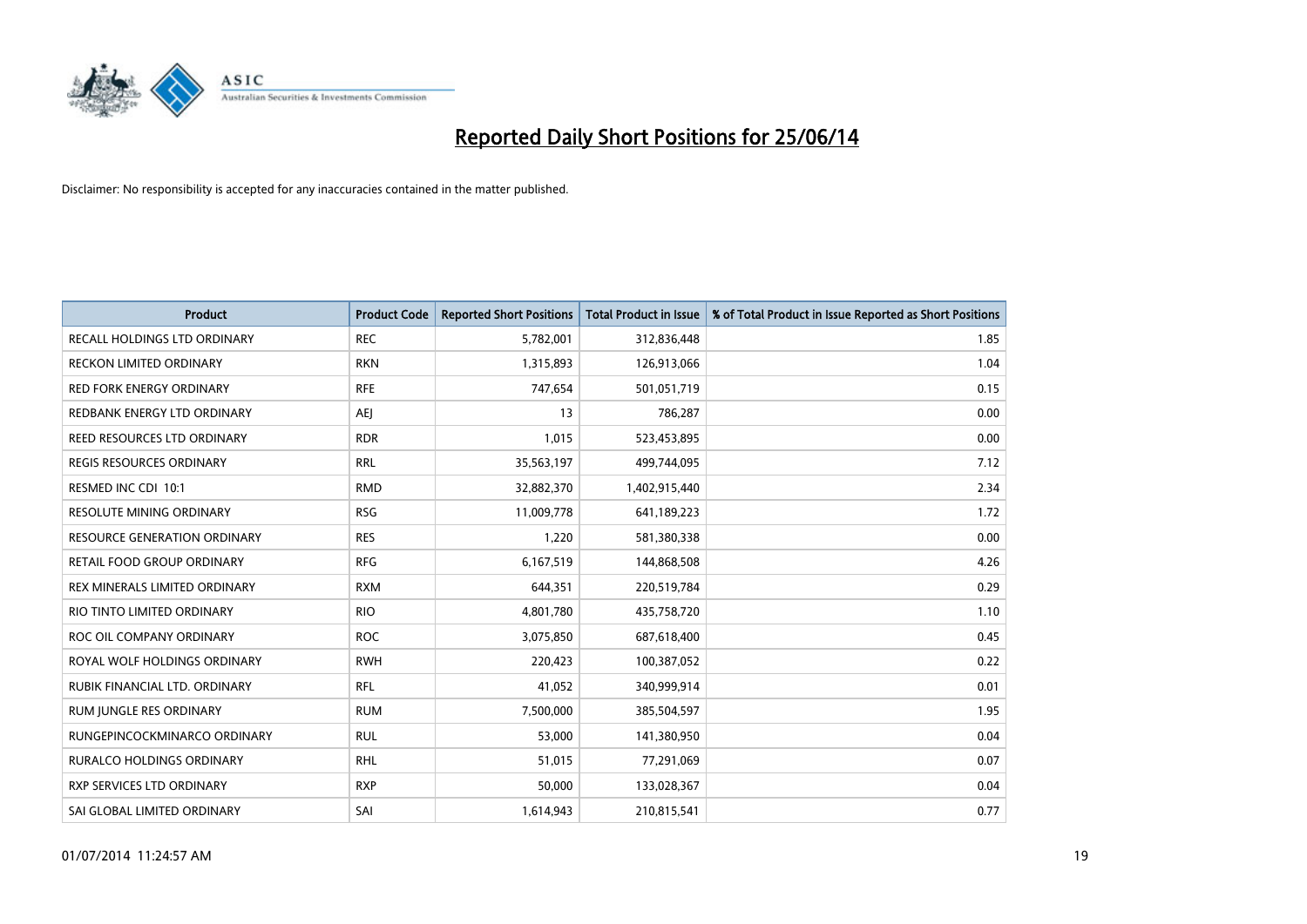

| <b>Product</b>                        | <b>Product Code</b> | <b>Reported Short Positions</b> | <b>Total Product in Issue</b> | % of Total Product in Issue Reported as Short Positions |
|---------------------------------------|---------------------|---------------------------------|-------------------------------|---------------------------------------------------------|
| SALMAT LIMITED ORDINARY               | <b>SLM</b>          | 54                              | 159,812,799                   | 0.00                                                    |
| SAMSON OIL & GAS LTD ORDINARY         | SSN                 | 18,570,960                      | 2,837,756,933                 | 0.65                                                    |
| SANDFIRE RESOURCES ORDINARY           | <b>SFR</b>          | 1,660,675                       | 155,640,968                   | 1.07                                                    |
| SANTOS LTD ORDINARY                   | <b>STO</b>          | 5,659,516                       | 975,338,250                   | 0.58                                                    |
| SARACEN MINERAL ORDINARY              | <b>SAR</b>          | 744,857                         | 792,784,738                   | 0.09                                                    |
| SCA PROPERTY GROUP STAPLED SECURITIES | <b>SCP</b>          | 37,336,311                      | 648,628,320                   | 5.76                                                    |
| SCENTRE GRP DEFERRED SETTLEMENT       | <b>SCG</b>          | 3,200,690                       | 5,325,518,228                 | 0.06                                                    |
| SEDGMAN LIMITED ORDINARY              | <b>SDM</b>          | 1,822,945                       | 227,059,277                   | 0.80                                                    |
| SEEK LIMITED ORDINARY                 | <b>SEK</b>          | 9,609,492                       | 340,459,756                   | 2.82                                                    |
| SELECT HARVESTS ORDINARY              | <b>SHV</b>          | 81,989                          | 57,999,427                    | 0.14                                                    |
| SENEX ENERGY LIMITED ORDINARY         | <b>SXY</b>          | 8,342,678                       | 1,145,638,917                 | 0.73                                                    |
| SERVCORP LIMITED ORDINARY             | SRV                 | 9,546                           | 98,432,275                    | 0.01                                                    |
| SERVICE STREAM ORDINARY               | SSM                 | 30                              | 386,389,873                   | 0.00                                                    |
| SEVEN GROUP HOLDINGS ORDINARY         | <b>SVW</b>          | 480,529                         | 303,691,886                   | 0.16                                                    |
| SEVEN WEST MEDIA LTD ORDINARY         | <b>SWM</b>          | 6,573,610                       | 999,160,872                   | 0.66                                                    |
| SEYMOUR WHYTE LTD ORDINARY            | SWL                 | 5,245                           | 87,647,595                    | 0.01                                                    |
| SFG AUSTRALIA LTD ORDINARY            | <b>SFW</b>          | 1,128,650                       | 734,531,160                   | 0.15                                                    |
| SG FLEET GROUP LTD ORDINARY           | <b>SGF</b>          | 742,668                         | 242,691,826                   | 0.31                                                    |
| SIGMA PHARMACEUTICAL ORDINARY         | <b>SIP</b>          | 16,914,657                      | 1,112,511,644                 | 1.52                                                    |
| SILEX SYSTEMS ORDINARY                | <b>SLX</b>          | 3,573,916                       | 170,367,734                   | 2.10                                                    |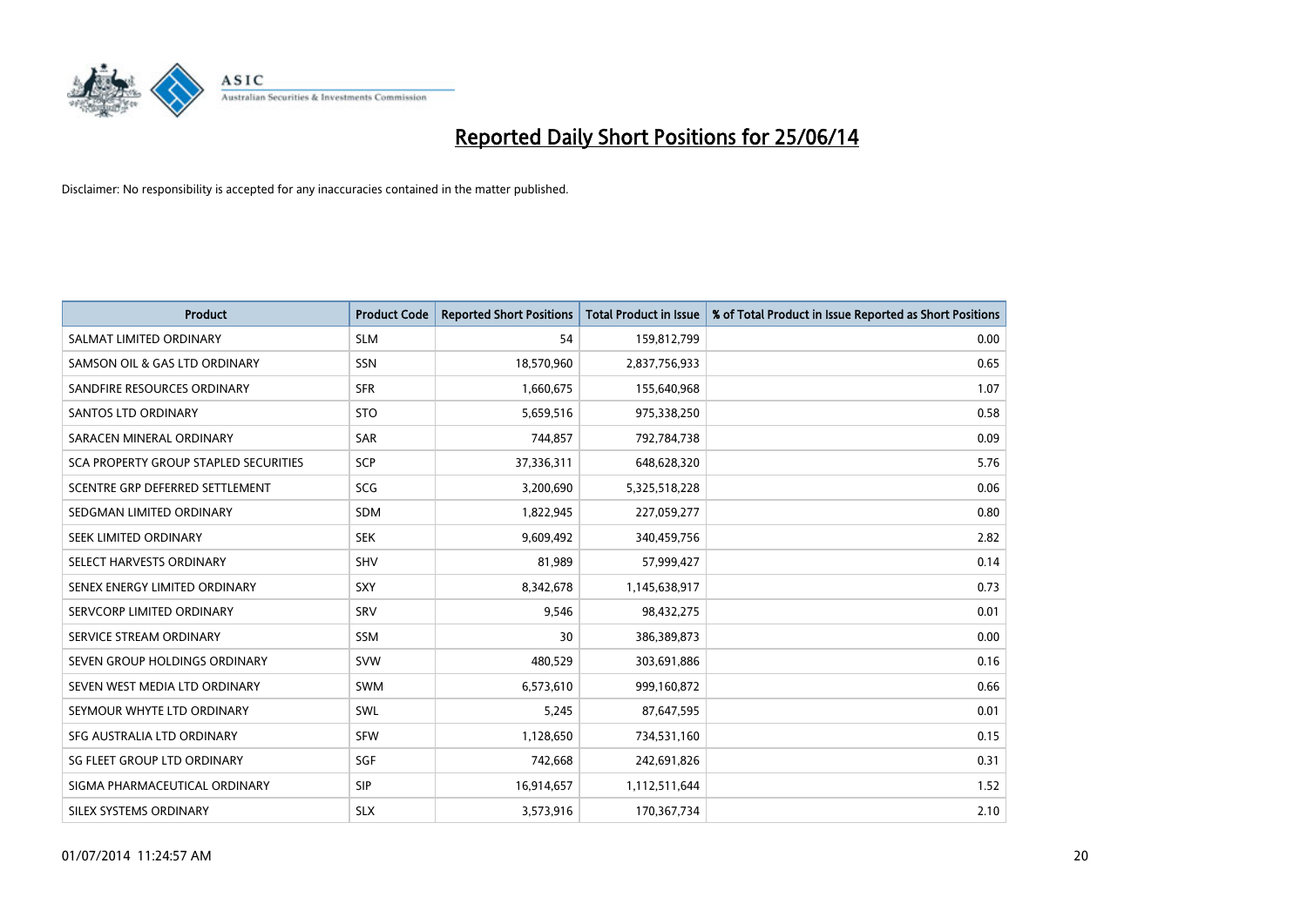

| <b>Product</b>                           | <b>Product Code</b> | <b>Reported Short Positions</b> | <b>Total Product in Issue</b> | % of Total Product in Issue Reported as Short Positions |
|------------------------------------------|---------------------|---------------------------------|-------------------------------|---------------------------------------------------------|
| SILVER CHEF LIMITED ORDINARY             | SIV                 | 89,423                          | 29,333,629                    | 0.30                                                    |
| SILVER LAKE RESOURCE ORDINARY            | <b>SLR</b>          | 19,035,301                      | 503,233,971                   | 3.78                                                    |
| SIMS METAL MGMT LTD ORDINARY             | <b>SGM</b>          | 12,176,025                      | 204,601,321                   | 5.95                                                    |
| SINGAPORE TELECOMM. CHESS DEPOSITARY INT | SGT                 | 13,113,834                      | 138,054,754                   | 9.50                                                    |
| SINO GAS ENERGY ORDINARY                 | <b>SEH</b>          | 2,486,944                       | 1,530,457,040                 | 0.16                                                    |
| SIRIUS RESOURCES NL ORDINARY             | <b>SIR</b>          | 12,153,211                      | 262,044,586                   | 4.64                                                    |
| SIRTEX MEDICAL ORDINARY                  | <b>SRX</b>          | 116,009                         | 56,108,439                    | 0.21                                                    |
| SKILLED GROUP LTD ORDINARY               | <b>SKE</b>          | 2,060,615                       | 235,254,496                   | 0.88                                                    |
| <b>SKY NETWORK ORDINARY</b>              | <b>SKT</b>          | 177,761                         | 389,139,785                   | 0.05                                                    |
| SKYCITY ENT GRP LTD ORDINARY             | <b>SKC</b>          | 4,439,354                       | 582,088,094                   | 0.76                                                    |
| <b>SLATER &amp; GORDON ORDINARY</b>      | SGH                 | 7,465,953                       | 204,338,625                   | 3.65                                                    |
| SMS MANAGEMENT, ORDINARY                 | <b>SMX</b>          | 3,274,639                       | 70,099,763                    | 4.67                                                    |
| SONIC HEALTHCARE ORDINARY                | SHL                 | 3,033,466                       | 400,811,556                   | 0.76                                                    |
| SOUL PATTINSON (W.H) ORDINARY            | SOL                 | 4,989                           | 239,395,320                   | 0.00                                                    |
| SOUTH BOULDER MINES ORDINARY             | <b>STB</b>          | 1                               | 129,427,826                   | 0.00                                                    |
| SP AUSNET STAPLED SECURITIES             | SPN                 | 39,258,643                      | 3,386,607,080                 | 1.16                                                    |
| SPARK INFRASTRUCTURE STAPLED US PROHIBT. | SKI                 | 16,364,313                      | 1,440,370,628                 | 1.14                                                    |
| SPECIALTY FASHION ORDINARY               | <b>SFH</b>          | 2,229                           | 192,236,121                   | 0.00                                                    |
| SPOTLESS GRP HLD LTD ORDINARY            | <b>SPO</b>          | 10,406,022                      | 1,098,290,178                 | 0.95                                                    |
| ST BARBARA LIMITED ORDINARY              | <b>SBM</b>          | 14,082,696                      | 488,074,077                   | 2.89                                                    |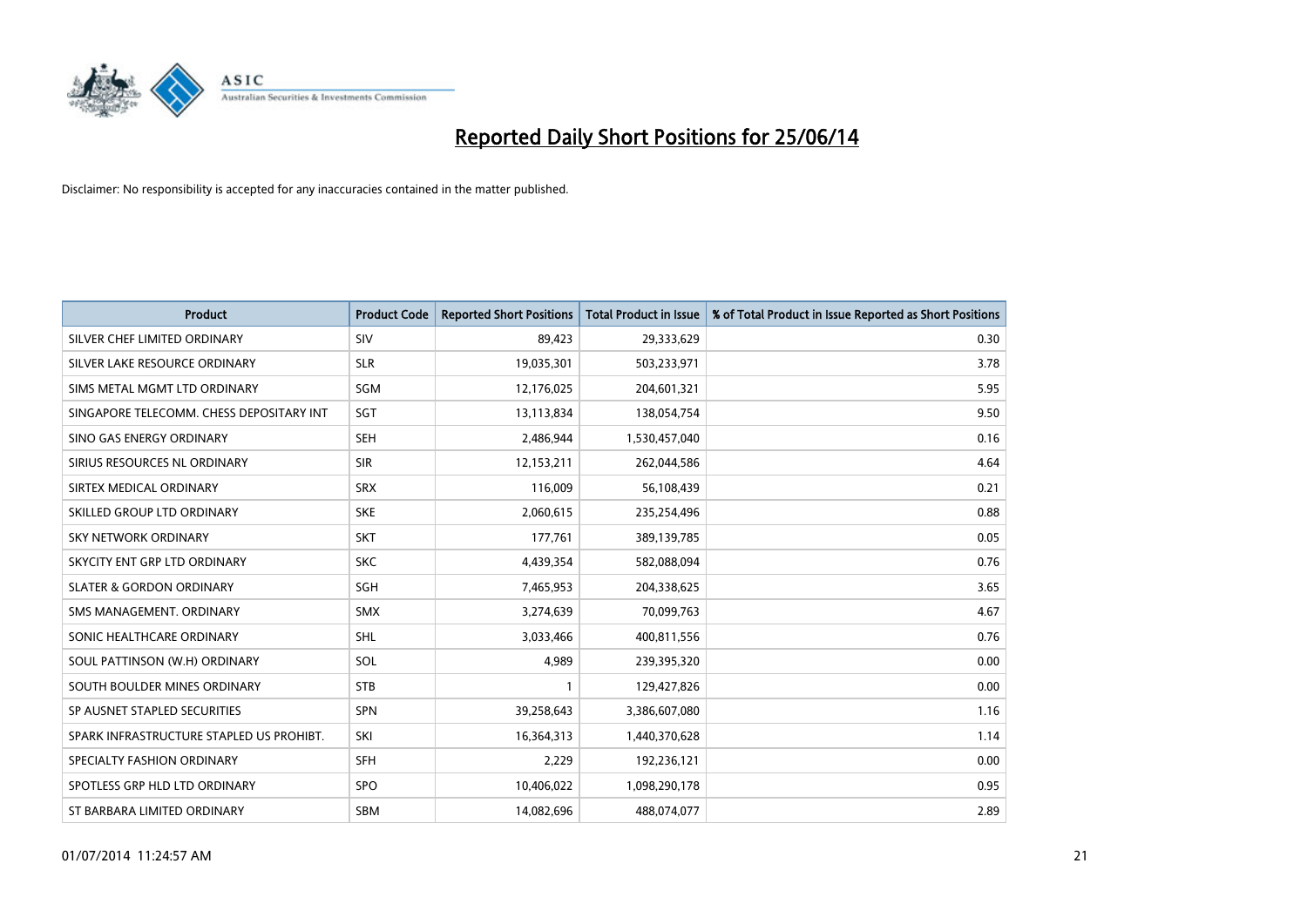

| <b>Product</b>                   | <b>Product Code</b> | <b>Reported Short Positions</b> | <b>Total Product in Issue</b> | % of Total Product in Issue Reported as Short Positions |
|----------------------------------|---------------------|---------------------------------|-------------------------------|---------------------------------------------------------|
| STARPHARMA HOLDINGS ORDINARY     | SPL                 | 14,051,412                      | 285,109,680                   | 4.93                                                    |
| STEADFAST GROUP LTD ORDINARY     | <b>SDF</b>          | 2,855,244                       | 501,638,307                   | 0.57                                                    |
| STH CRS ELECT ENGNR ORDINARY     | <b>SXE</b>          | 19,573                          | 161,523,130                   | 0.01                                                    |
| STHN CROSS MEDIA ORDINARY        | SXL                 | 26,813,139                      | 705,246,986                   | 3.80                                                    |
| STOCKLAND UNITS/ORD STAPLED      | SGP                 | 11,780,123                      | 2,326,978,560                 | 0.51                                                    |
| STRAITS RES LTD. ORDINARY        | SRQ                 | 28,747                          | 1,217,730,293                 | 0.00                                                    |
| STRIKE ENERGY LTD ORDINARY       | <b>STX</b>          | 3,727                           | 833,330,946                   | 0.00                                                    |
| STW COMMUNICATIONS ORDINARY      | SGN                 | 2,400,171                       | 403,828,512                   | 0.59                                                    |
| SUNCORP GROUP LTD ORDINARY       | <b>SUN</b>          | 10,891,367                      | 1,286,600,980                 | 0.85                                                    |
| SUNDANCE ENERGY ORDINARY         | <b>SEA</b>          | 11,314,869                      | 547,675,861                   | 2.07                                                    |
| SUNDANCE RESOURCES ORDINARY      | SDL                 | 89,169,638                      | 3,082,028,456                 | 2.89                                                    |
| SUNLAND GROUP LTD ORDINARY       | <b>SDG</b>          | 181,721                         | 181,710,087                   | 0.10                                                    |
| SUPER RET REP LTD ORDINARY       | SUL                 | 3,824,226                       | 196,731,620                   | 1.94                                                    |
| SYD AIRPORT STAPLED US PROHIBIT. | <b>SYD</b>          | 17,171,370                      | 2,216,216,041                 | 0.77                                                    |
| SYRAH RESOURCES ORDINARY         | <b>SYR</b>          | 5,964,639                       | 162,500,614                   | 3.67                                                    |
| TABCORP HOLDINGS LTD ORDINARY    | <b>TAH</b>          | 13,104,823                      | 762,954,019                   | 1.72                                                    |
| TANAMI GOLD NL ORDINARY          | <b>TAM</b>          | $\mathbf{1}$                    | 1,175,097,046                 | 0.00                                                    |
| TAP OIL LIMITED ORDINARY         | <b>TAP</b>          | 35,108                          | 242,703,668                   | 0.01                                                    |
| TASSAL GROUP LIMITED ORDINARY    | <b>TGR</b>          | 678,165                         | 146,507,029                   | 0.46                                                    |
| TATTS GROUP LTD ORDINARY         | <b>TTS</b>          | 39,025,528                      | 1,434,447,341                 | 2.72                                                    |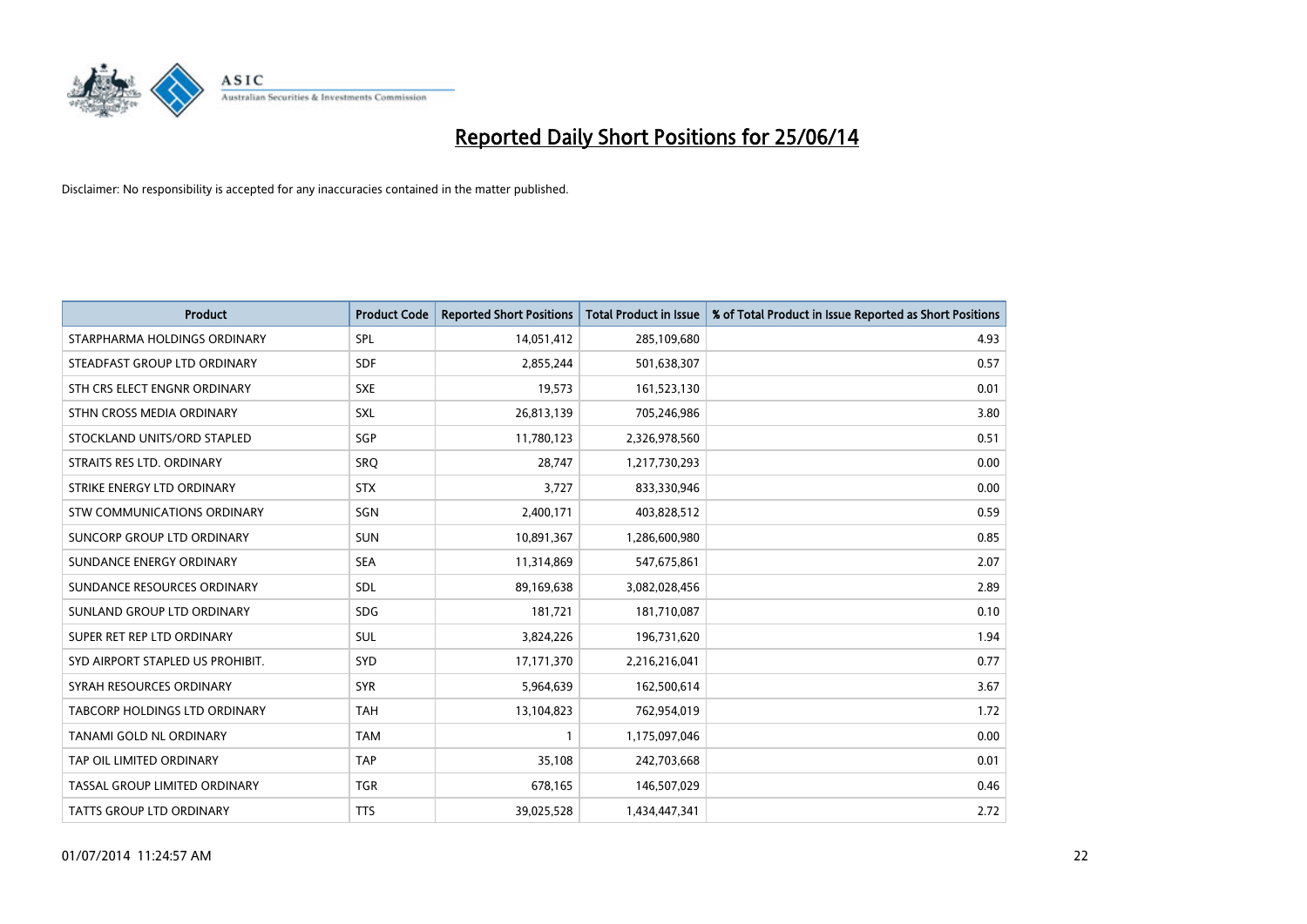

| <b>Product</b>                       | <b>Product Code</b> | <b>Reported Short Positions</b> | <b>Total Product in Issue</b> | % of Total Product in Issue Reported as Short Positions |
|--------------------------------------|---------------------|---------------------------------|-------------------------------|---------------------------------------------------------|
| <b>TECHNOLOGY ONE ORDINARY</b>       | <b>TNE</b>          | 81,849                          | 307,751,455                   | 0.03                                                    |
| TELECOM CORPORATION ORDINARY         | <b>TEL</b>          | 8,178,284                       | 1,828,530,844                 | 0.45                                                    |
| TELSTRA CORPORATION. ORDINARY        | <b>TLS</b>          | 22,283,904                      | 12,443,074,357                | 0.18                                                    |
| TEN NETWORK HOLDINGS ORDINARY        | <b>TEN</b>          | 175,611,003                     | 2,630,984,596                 | 6.67                                                    |
| TERANGA GOLD CORP CDI 1:1            | <b>TGZ</b>          | 1,375                           | 95,839,726                    | 0.00                                                    |
| TFS CORPORATION LTD ORDINARY         | <b>TFC</b>          | 2,442,299                       | 324,157,408                   | 0.75                                                    |
| THE PAS GROUP LTD ORDINARY           | <b>PGR</b>          | 819,390                         | 136,690,860                   | 0.60                                                    |
| THE REJECT SHOP ORDINARY             | <b>TRS</b>          | 3,392,177                       | 28,826,248                    | 11.77                                                   |
| THORN GROUP LIMITED ORDINARY         | <b>TGA</b>          | 47.799                          | 149,494,813                   | 0.03                                                    |
| <b>TIGER RESOURCES ORDINARY</b>      | <b>TGS</b>          | 2,571,742                       | 898,784,227                   | 0.29                                                    |
| TITAN ENERGY SERVICE ORDINARY        | <b>TTN</b>          | 30,490                          | 50,585,915                    | 0.06                                                    |
| TOLL HOLDINGS LTD ORDINARY           | <b>TOL</b>          | 30,510,374                      | 717,133,875                   | 4.25                                                    |
| TOX FREE SOLUTIONS ORDINARY          | <b>TOX</b>          | 3,413,255                       | 133,752,359                   | 2.55                                                    |
| TPG TELECOM LIMITED ORDINARY         | <b>TPM</b>          | 10,269,295                      | 793,808,141                   | 1.29                                                    |
| <b>TRADE ME GROUP ORDINARY</b>       | <b>TME</b>          | 2,395,701                       | 396,584,956                   | 0.60                                                    |
| TRANSFIELD SERVICES ORDINARY         | <b>TSE</b>          | 31,565,157                      | 512,457,716                   | 6.16                                                    |
| TRANSPACIFIC INDUST. ORDINARY        | <b>TPI</b>          | 5,812,854                       | 1,578,786,704                 | 0.37                                                    |
| TRANSURBAN GROUP TRIPLE STAPLED SEC. | <b>TCL</b>          | 15,811,250                      | 1,896,384,069                 | 0.83                                                    |
| <b>TREASURY GROUP ORDINARY</b>       | <b>TRG</b>          | 28,407                          | 23,070,755                    | 0.12                                                    |
| TREASURY WINE ESTATE ORDINARY        | <b>TWE</b>          | 28,141,290                      | 649,427,560                   | 4.33                                                    |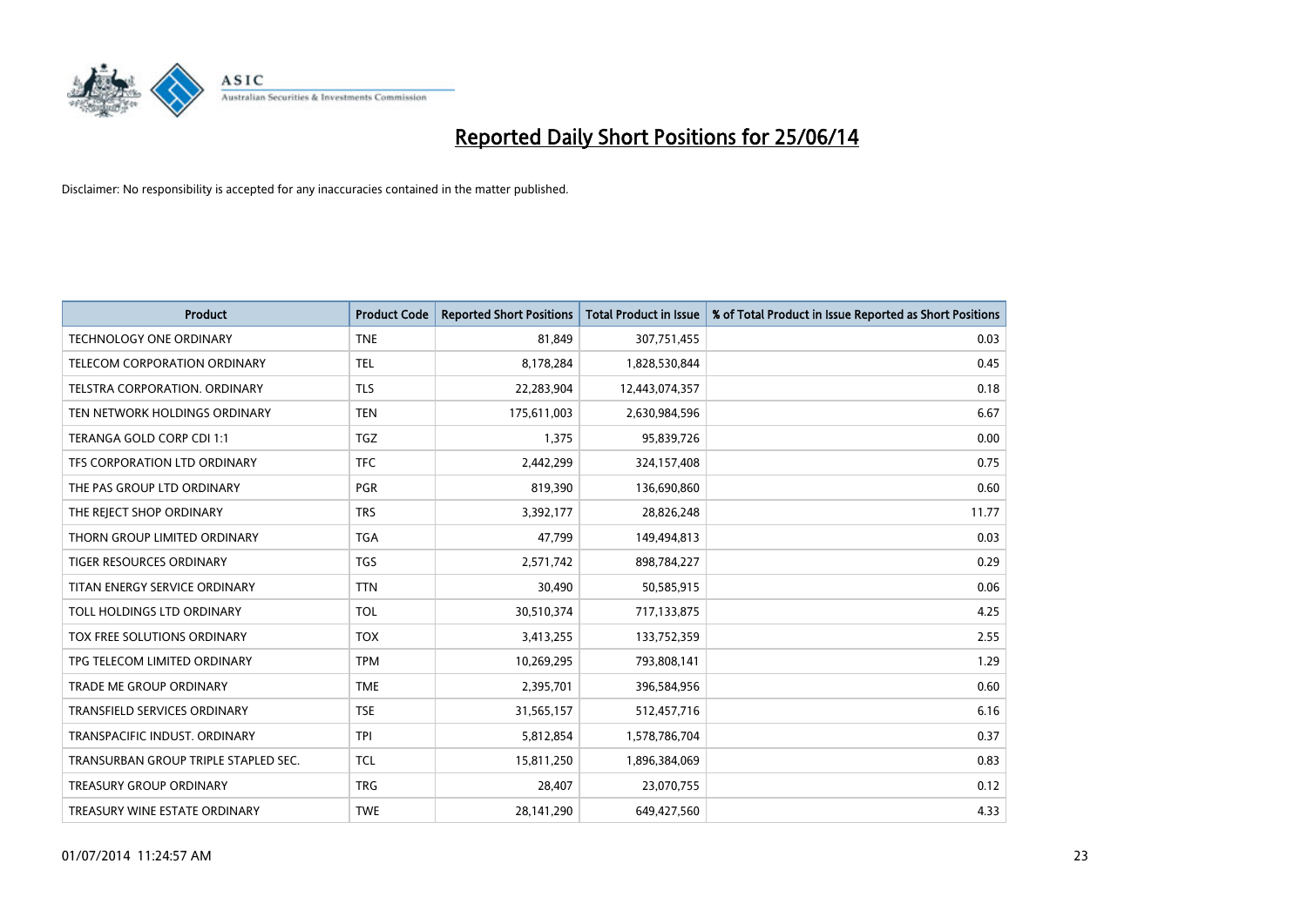

| <b>Product</b>                       | <b>Product Code</b> | <b>Reported Short Positions</b> | <b>Total Product in Issue</b> | % of Total Product in Issue Reported as Short Positions |
|--------------------------------------|---------------------|---------------------------------|-------------------------------|---------------------------------------------------------|
| <b>TRITON MIN LTD ORDINARY</b>       | <b>TON</b>          | 5,000                           | 266,787,865                   | 0.00                                                    |
| TROY RESOURCES LTD ORDINARY          | <b>TRY</b>          | 2,602,375                       | 195,034,997                   | 1.33                                                    |
| TWENTY-FIRST FOX INC B VOTING CDI    | <b>FOX</b>          | 9,824                           | 135,666,441                   | 0.01                                                    |
| UGL LIMITED ORDINARY                 | UGL                 | 19,170,159                      | 166,511,240                   | 11.51                                                   |
| UNILIFE CORPORATION CDI 6:1          | <b>UNS</b>          | 120,000                         | 268,300,092                   | 0.04                                                    |
| URANEX LIMITED ORDINARY              | <b>UNX</b>          | 86,621                          | 257,988,003                   | 0.03                                                    |
| US MASTERS RES FUND ORDINARY UNITS   | <b>URF</b>          | 27                              | 263,972,915                   | 0.00                                                    |
| UXC LIMITED ORDINARY                 | <b>UXC</b>          | 3,544,724                       | 322,477,434                   | 1.10                                                    |
| <b>VEDA GROUP LTD ORDINARY</b>       | <b>VED</b>          | 16,632,940                      | 842,055,406                   | 1.98                                                    |
| <b>VILLAGE ROADSHOW LTD ORDINARY</b> | <b>VRL</b>          | 1,842,140                       | 159,504,142                   | 1.15                                                    |
| VIRGIN AUS HLDG LTD ORDINARY         | VAH                 | 64,261,551                      | 3,514,825,734                 | 1.83                                                    |
| <b>VIRTUS HEALTH LTD ORDINARY</b>    | <b>VRT</b>          | 3,353,226                       | 79,722,678                    | 4.21                                                    |
| VISION EYE INSTITUTE ORDINARY        | <b>VEI</b>          | 48,963                          | 161,017,230                   | 0.03                                                    |
| <b>VOCATION LTD ORDINARY</b>         | <b>VET</b>          | 11,908,757                      | 202,899,894                   | 5.87                                                    |
| <b>VOCUS COMMS LTD ORDINARY</b>      | VOC                 | 408,911                         | 92,934,834                    | 0.44                                                    |
| WARRNAMBOOL CHEESE ORDINARY          | <b>WCB</b>          | 59                              | 56,098,797                    | 0.00                                                    |
| WATPAC LIMITED ORDINARY              | <b>WTP</b>          | 3,929                           | 186,489,922                   | 0.00                                                    |
| <b>WDS LIMITED ORDINARY</b>          | <b>WDS</b>          | 17,990                          | 144,740,614                   | 0.01                                                    |
| WEBJET LIMITED ORDINARY              | <b>WEB</b>          | 1,870,253                       | 79,397,959                    | 2.36                                                    |
| <b>WESFARMERS LIMITED ORDINARY</b>   | <b>WES</b>          | 3,549,819                       | 1,143,274,951                 | 0.31                                                    |